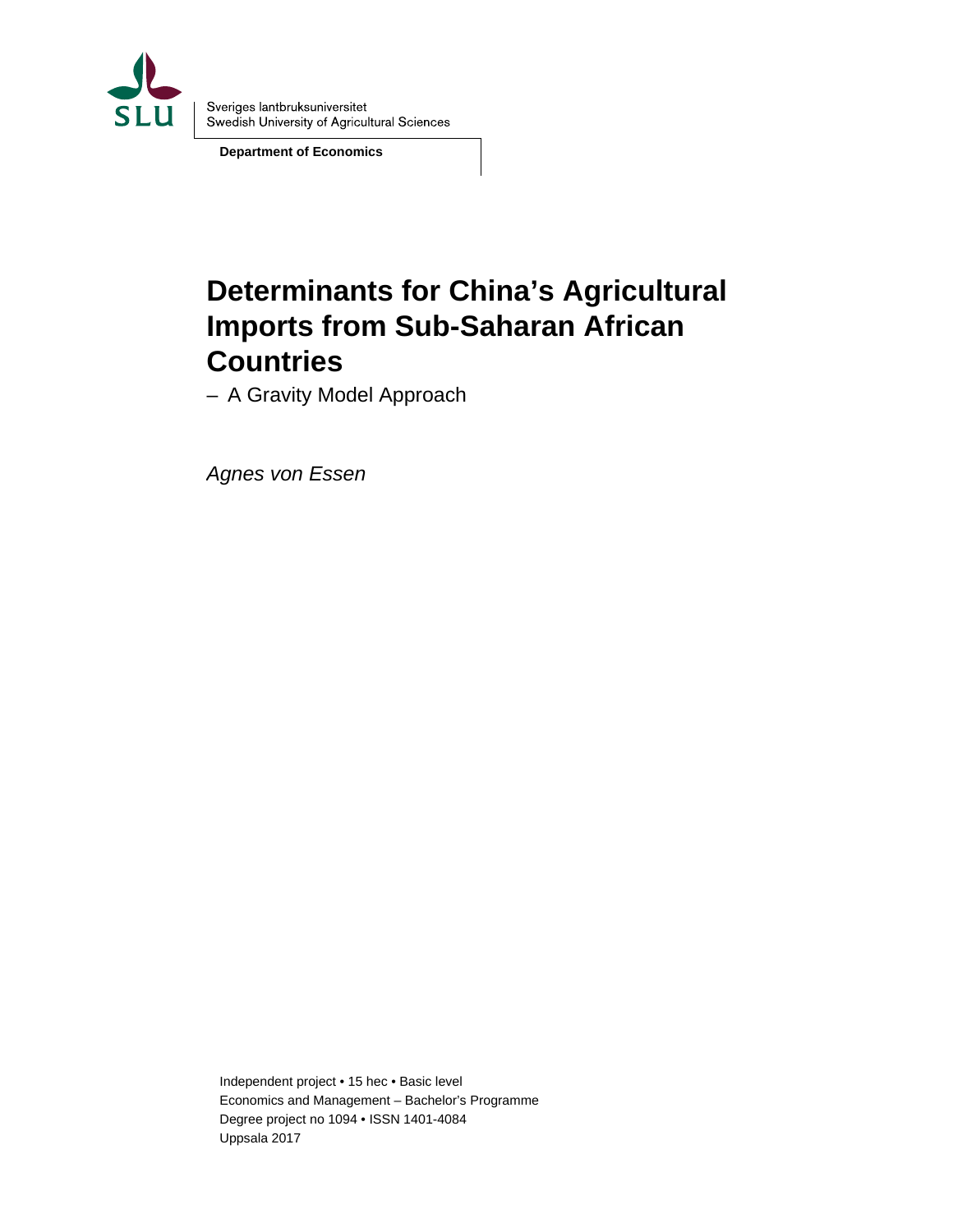# **Determinants for China's Agricultural Imports from Sub-Saharan African Countries**  *– A gravity model approach*

*Agnes von Essen* 

| Supervisor: | Assem Abouhatab, Swedish University of Agricultural<br>Sciences, Department of Economics |
|-------------|------------------------------------------------------------------------------------------|
| Examiner:   | Rob Hart, Swedish University of Agricultural Sciences,<br>Department of Economics        |

**Credits:** 15 **Level:** First cycle, G2E **Course title:** Independent project in economics **Course code:** EX0808 **Programme/education:** Economics and Management – Bachelor's Programme **Faculty:** Faculty of Natural Resources and Agricultural Sciences

**Place of publication: Uppsala Year of publication:** 2017 **Title of series:** Degree project/SLU, Department of Economics **Part number:** 1094 **ISSN:** 1401-4084 **Online publication:** http://stud.epsilon.slu.se

**Keywords:** Gravity model, determinants, agricultural trade, Sub-Saharan Africa, China

**Sveriges lantbruksuniversitet Swedish University of Agricultural Sciences** 

Faculty of Natural Resources and Agricultural Sciences Economics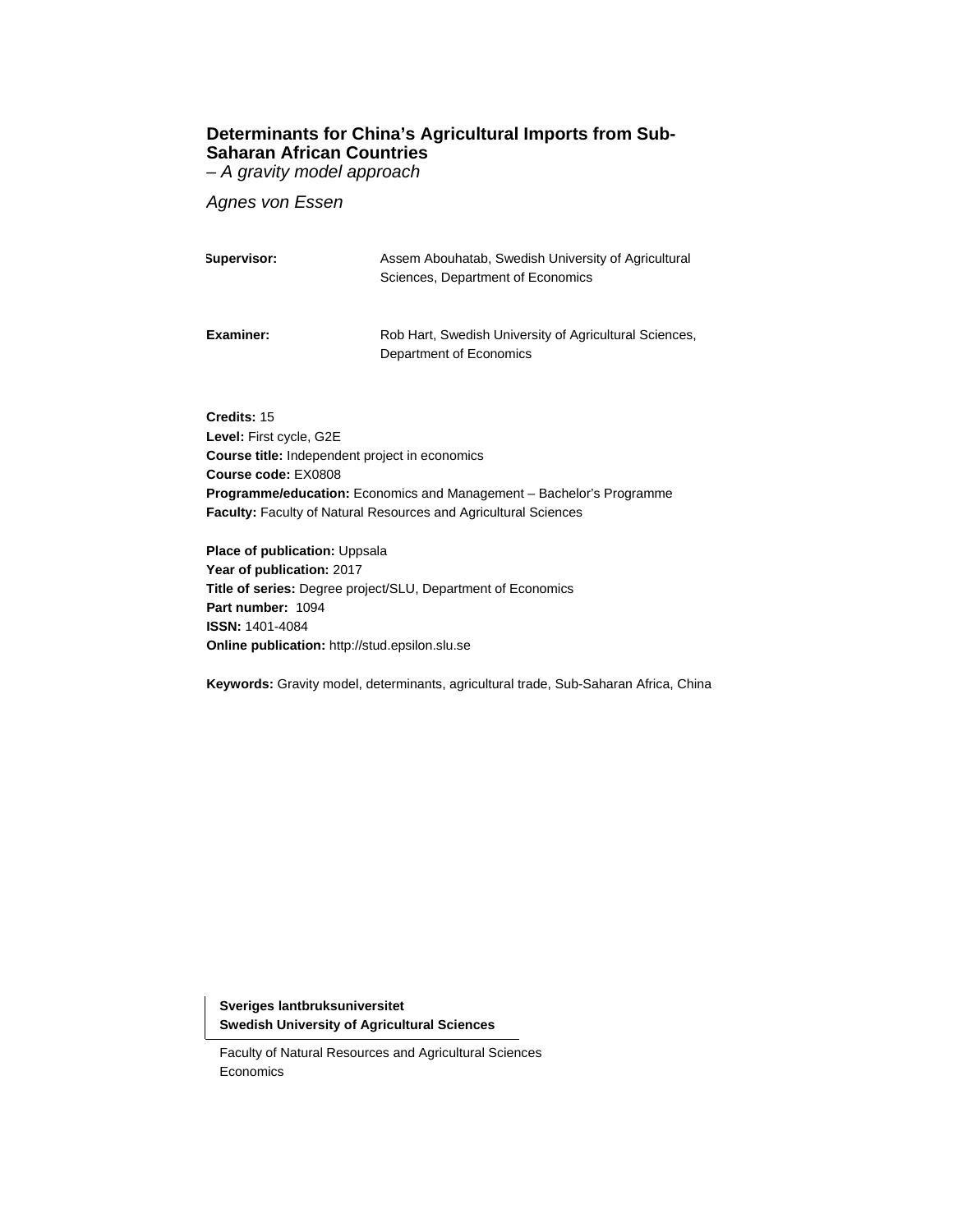# Acknowledgements

First, I will thank my supervisor Dr. Assem Abu Hatab for your guidance throughout this process. Thanks to your broad knowledge about emerging economies, I have very much enjoyed our conversations about the different challenges emerging economies are facing. Also, I thank all of you that have been reading drafts, helped and/or encouraged me in any way. Thank you all!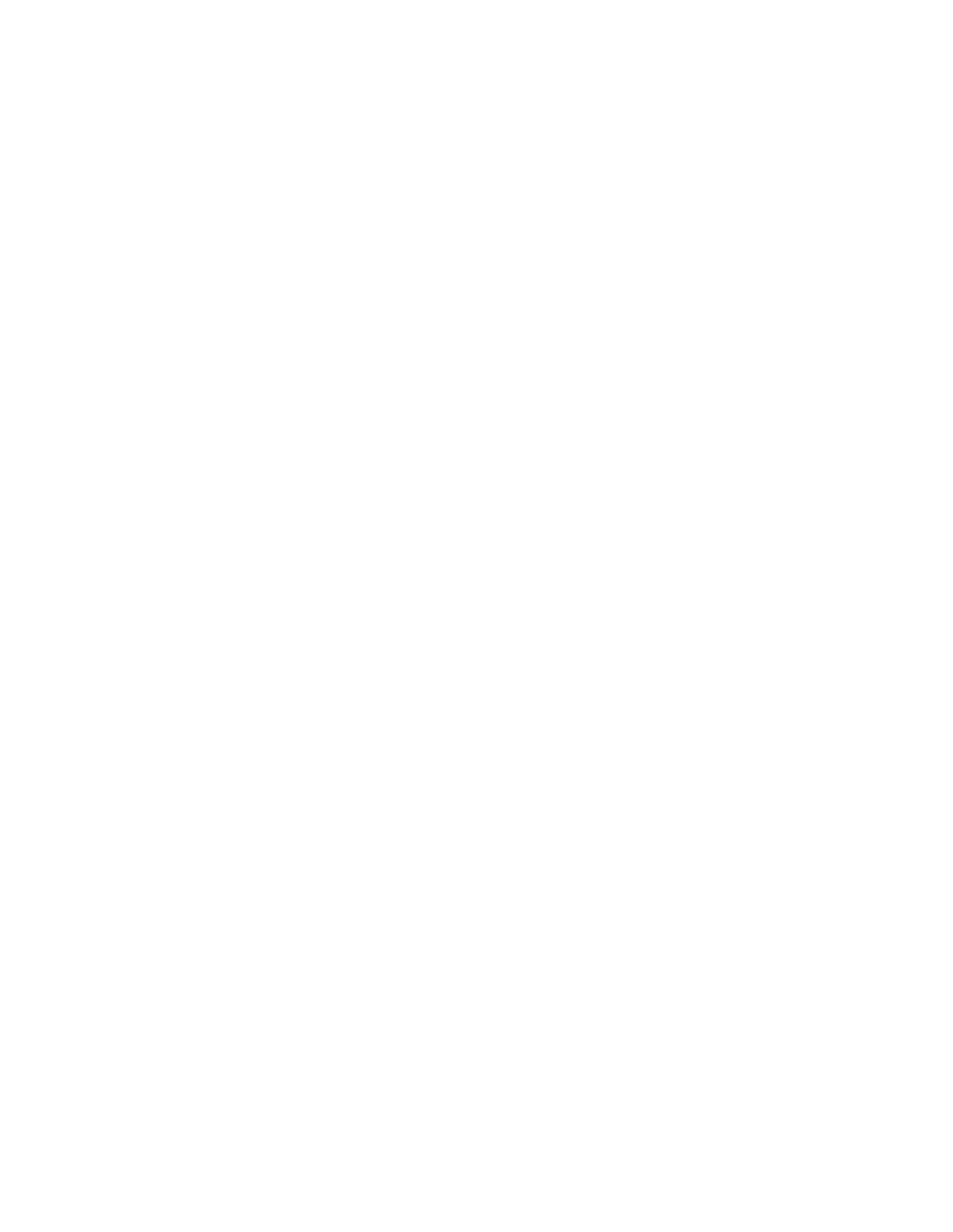# Abstract

A Gravity approach has been undertaken to investigate the determinants of China's agricultural imports from Sub-Saharan African (SSA) countries using panel data covering the period 1995-2014. China's agricultural import has increased significantly during the period and the agricultural export for the SSA countries is vital for their development. The empirical results show that the GDP of China, the GDP of the SSA country and the infrastructure, the institutional quality and the natural resource endowments within the SSA country and trade arrangements are significantly and positively impacting China's agricultural imports from SSA. The transportation cost is a weakening factor.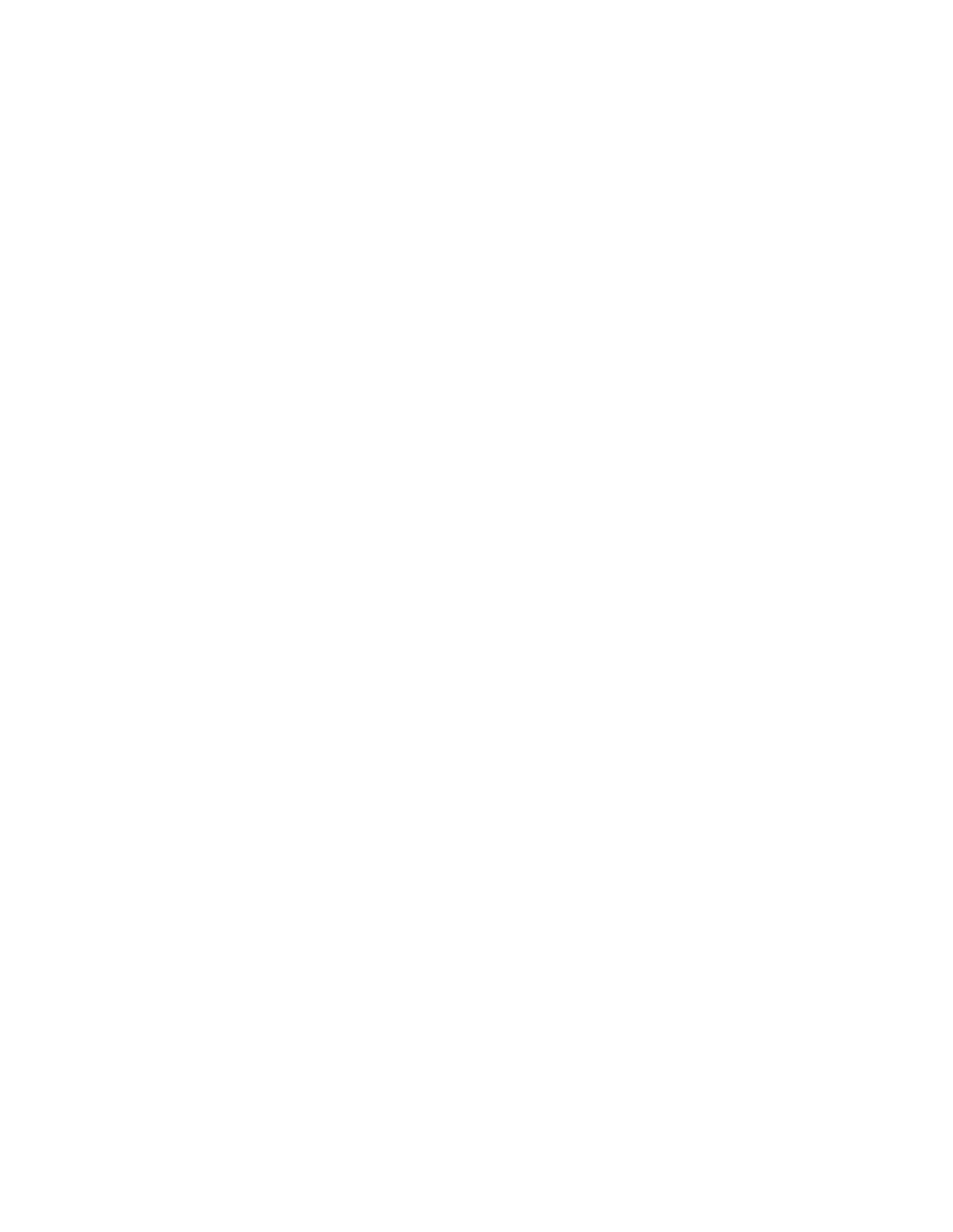# 1. Table of Contents

| 1. |  |
|----|--|
|    |  |
|    |  |
|    |  |
|    |  |
| 2. |  |
|    |  |
| 3. |  |
|    |  |
|    |  |
|    |  |
|    |  |
|    |  |
|    |  |
|    |  |
| 5. |  |
| 6. |  |
|    |  |
|    |  |
|    |  |
|    |  |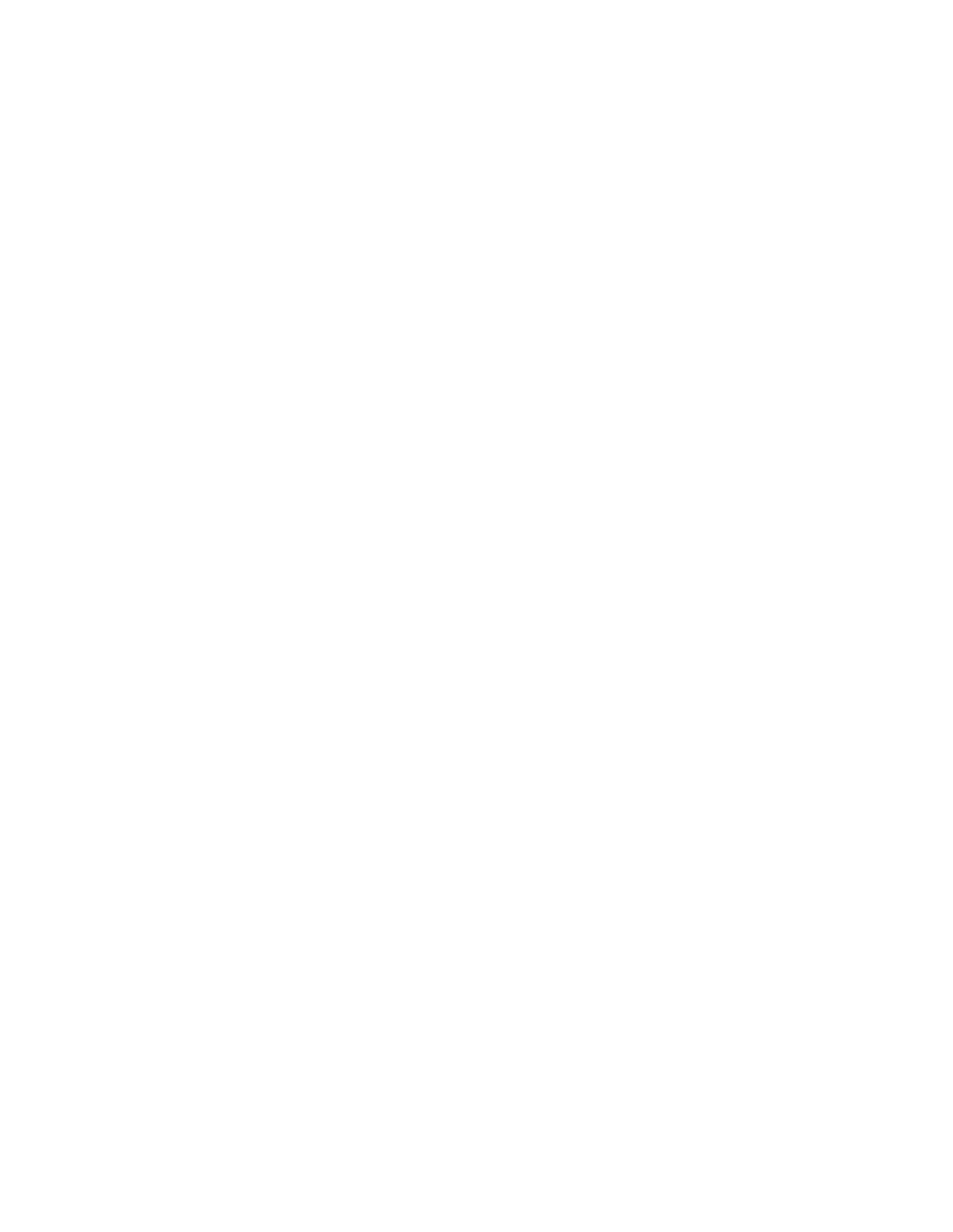# 1. Introduction

#### 1.1 Trade and food security

Agricultural trade immediately affects food production, prices, employment and government revenues. In the longer run, it also affects competitiveness, infrastructure development, and the development of marketing channels and distribution networks, as it affects the incentives for public and private investments and new players' entry into markets. These effects can be divided into three categories, total food supply (e.g. production, net trade and stocks), household income (e.g. farm income, employment and wages) and government services (e.g. food safety, health and education). The agriculture is essential for food security. (FAO 2016)

 Many emerging economies are facing challenges with food security. According to the Food and Agriculture Organization of the United Nations (FAO), *"Food security exists when all people, at all times, have physical and economic access to sufficient, safe and nutritious food that meets their dietary needs and food preferences for an active and healthy life"* (FAO 2006). The definition points out the four pillars of food security; availability (the availability of sufficient quantities of appropriate quality); access (individuals own access to adequate resources for acquiring appropriate food for a nutritious diet); utilization (utilization of food through adequate diet, clean water, sanitation and health care to reach nutritional well-being); stability (i.e. one should not risk of losing access to food because of e.g. sudden shocks). Food security does not distinguish whether the food is produced domestically or imported, and trade is for many countries essential for food security. However, the links between trade and food security are inherently complex. There is no panacea for improved food security. The way trade is connected to each of the pillars is very context specific, it depends e.g. on the characteristics of the country, level of development, competitiveness of the agricultural sector, functionality of the markets, degree of urbanisation, and the way government intervenes in the market. (FAO 2016)

The debate on whether trade is contributing to increased food security worldwide has been a watershed for a long time (Clapp 2014, Clapp 2015, Farsund et al 2015). Advocates for trade having a negative impact on food security prioritize locally produced food to enhance availability, access, nutrition and stability (Clapp 2015). However, food security itself does not distinguish between locally produced or imported food (FAO 2016). Food security can be accomplished by trade, i.e. through the movement of food across borders. Idsardi (2010) for e.g. argues that South Africa, being a net food exporter, can contribute to food security in its export markets, without compromising domestic food security. The level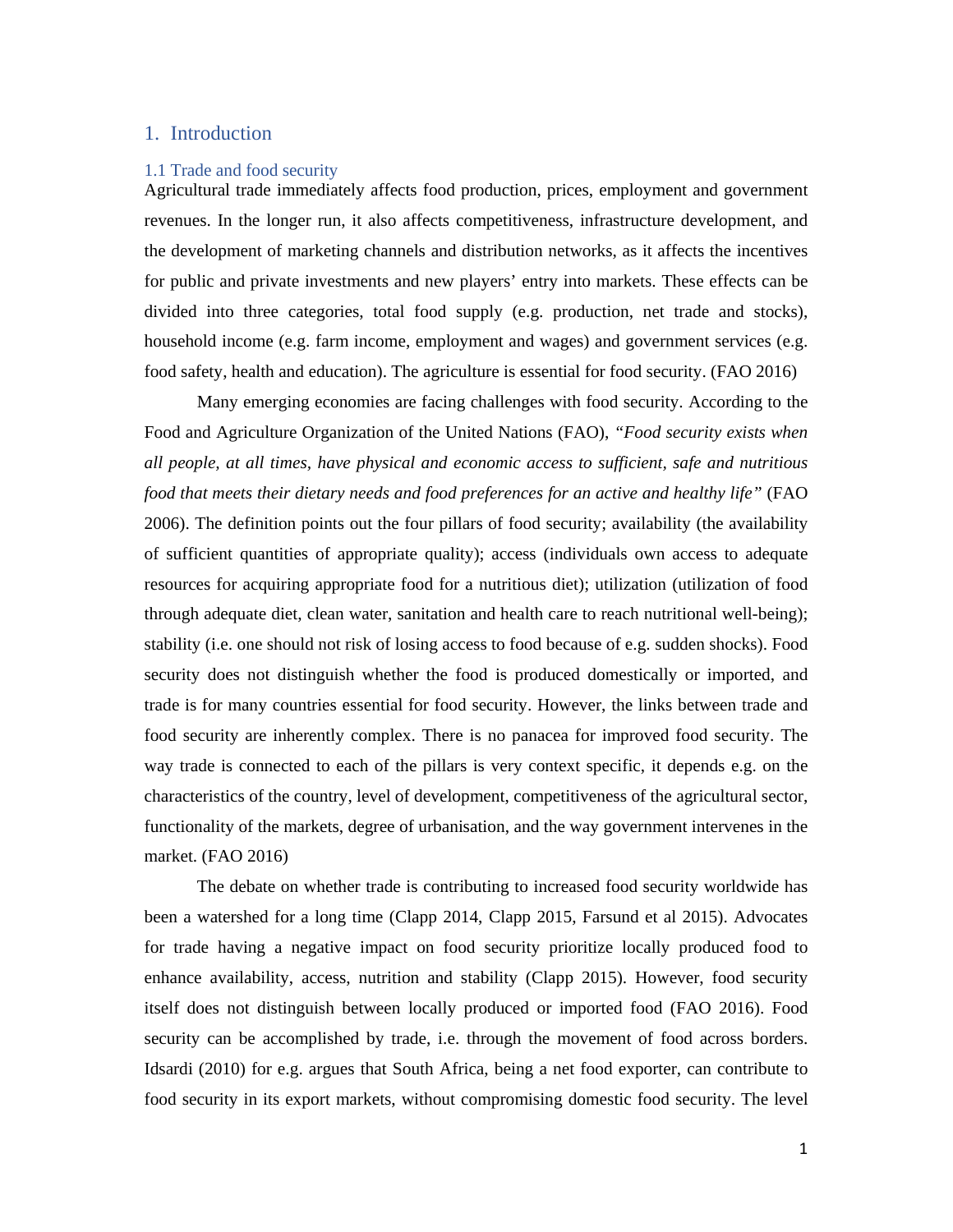of food security can also increase in the exporting country through agricultural trade (Clapp 2014). Advocates for trade liberalisation increasing food security, claim that open markets promote more efficient agricultural production, which will gain all parties due to an increase in global food supply and lower food prices (Clapp 2014). While countries trade, they specialise in the products they have a comparative advantage in, and the production gets more efficient (trade theories dealing with comparative advantages are presented in '2. Conceptual Framework'). The efficiency gains will increase the global food supply and all countries should receive a greater share of the supply. According to the forces of demand and supply, a higher supply will generate lower prices, i.e. food prices in the case of agricultural trade. The lower food prices will lead to that food will be more accessible for the poor and hence, improve food security, in the trading countries. Also, the efficiency gains within the agricultural sector in the export countries ought to increase economic growth. This will lead to more job opportunities and greater incomes, which in turn will make food yet more accessible. (Clapp 2014)

The economy of many Sub-Saharan African (SSA) countries, where the agricultural sector is large, might be significantly affected by small changes in the world prices of agricultural commodities (FAO 2015). Agricultural protection policies are thereby a potential threat to food security, according to World Trade Organisation, the World Bank (Clapp 2014) and FAO (2015). Trade policies always affect prices and increased food prices will endanger poor people's access to food. FAO encourages countries to pursue their national objective, while doing no harm to their trading partner, i.e. not to disrupt global markets and create difficulties for other countries to achieve their food security objectives by using certain trade policies (FAO 2015). Hence, trade is essential in achieving food security worldwide.

 Trade is not only vital in achieving food security but also, important for economic growth. For emerging economies, trade boosts development and reduces poverty and growth occurs through increased commercial opportunities and investments (EU 2017). Trade also boosts competitiveness and increases the value of a country's products due to lower costs of inputs because of increased competition. Emerging economies gain access to new markets and materials by trade, which enables new production possibilities and hence export diversification. Also, trade facilitates exchange of know-how, technology and investment in research and development (EU 2017). The trade between the emerging economies in SSA and China has increased remarkably the past decades (see Figure 1).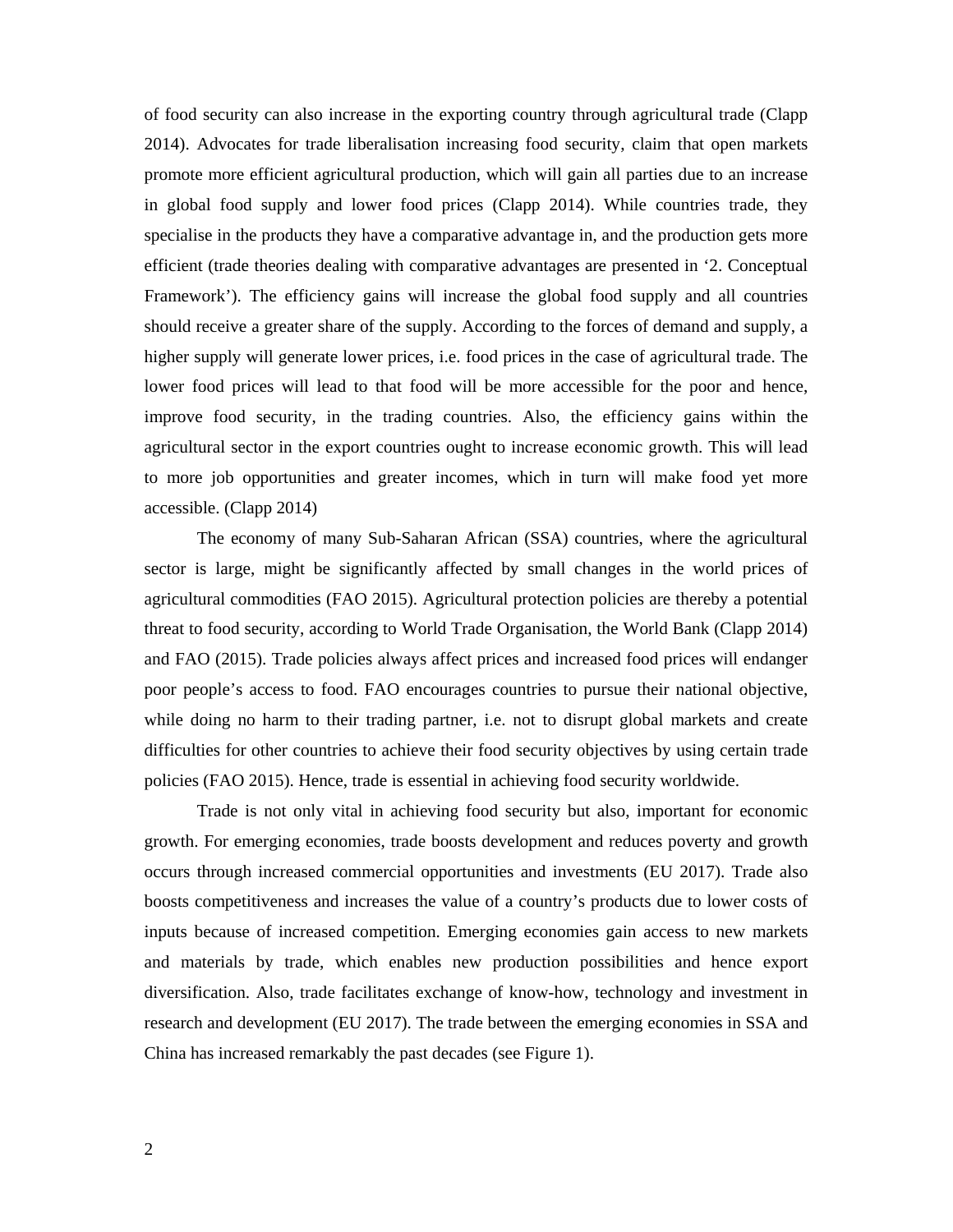# 1.2 Sub-Saharan Africa and China

China has experienced a tremendous gross domestic product (GDP) growth during the past decades (see Figure 1), and has emerged as one of the largest single players in the global market of investments, aid and trade. The major difference between, for e.g. the EU's and China's approach to investments and trade could be derived from China's 'non-interference principle', which implies that a country shall not interfere in other countries' internal affairs (Zheng 2016). This principle dates to the early 1950 and is a fundamental principle of their foreign affairs. The principle can be one explanation for China to trade more with countries with lower institutional quality (De Grauwe et al 2012, Hu & van Marrewijk 2013).



**Figure 1.** China's agricultural import from SSA, and GDP, 1995 – 2014. Source: WITS, World Integrated Trade Solution (2017).

The Forum on China-Africa Cooperation (FOCAC) was established in 2000 to strengthen consultation, expand cooperation and promote political dialogue and economic cooperation between China and African countries. In 2001, China adopted the so-called 'going out' strategy, to encourage the outward economic development, one of the objectives was to ensure domestic food security (Lei Sun 2011). During the second ministerial conference of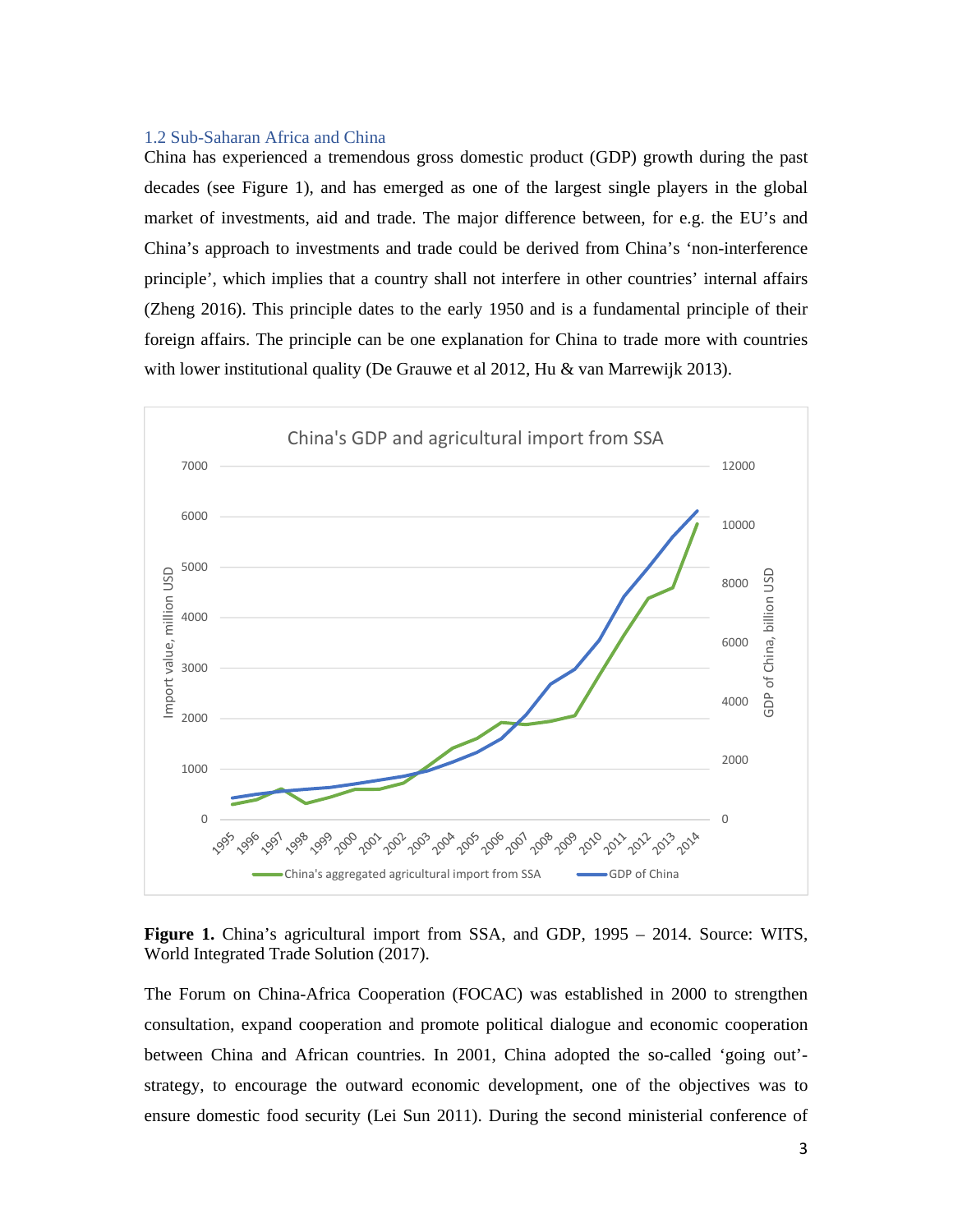FOCAC in December 2003 in Addis Ababa, Ethiopia, the Addis Ababa Action Plan was adopted. The agreement was an overall plan for China-Africa cooperation in political, economic and social development fields. Among other steps, it was decided to open the market between China and Africa (FOCAC 2017).

China's presence in Africa is today widespread. The impact and the determinants of Chinese foreign direct investments (FDI) in Africa has been explored broadly (Sanfilippo 2010, Kolstad & Wiig 2011, Abdul-Hameed Abdullahi 2013, Zhang et al 2013, Ross 2015, Busse et al 2016). Chinas FDI in SSA has increased significantly during the past decade, from \$200 million in 2000 to \$2.9 billion in 2011 (Busse et al 2016). Several empirical works show that Chinese FDI in Africa is attracted to countries endowed with natural resources (Breivik 2014, Kolstad & Wiig 2011, Busse et al 2016, Ross 2015). Natural resource abundance is also a determinant for China's trade with Africa (Biggeri & Sanfilippo 2009, Eisenman 2012). Additionally, the impact of Chinese aid in Africa has been investigated (McCormick 2008, Busse et al 2016). The determinants for Chinese agricultural import from Africa has been investigated to a limited extent. Zhang et al (2010) tested the determinants and potential of China-Africa agricultural trade by using the Gravity model, showing that population size and real GDP have a positive and significant impact on the agricultural trade. Idsardi (2010) uses a Gravity model in his attempt to identify the determinants of agricultural export growth in South Africa. Like the results of Zhang et al (2010), the results of Idsardi (2010) shows that GDP of the exporting country and the population size positively and significantly affects agricultural export. Tesfaye (2014) tested the determinants of agricultural export in Sub-Saharan Africa based on panel data by a fixed effect estimation technique, nevertheless, not solely exports to China. The results of Tesfaye (2014) state that the agricultural input use and, in accordance with previous studies, real GDP of the exporting country, positively and significantly affects agricultural exports of SSA countries. Hence, the variations in the variables that have been tested as determinants for agricultural trade between China and SSA is limited.

During the period of this study, 1995 – 2014, China's aggregated agricultural import from SSA increased a little over twenty times (see Figure 1). The increase in their agricultural import took up speed after China's adoption of its 'going-out'-strategy in 2001 and right after the Addis Ababa Action Plan was adopted in 2003. As seen in Figure 1 the trend for the GDP of China is very similar to that of its agricultural import from SSA. If the GDP of China continues to grow there will be a great potential for SSA to continue to increase their agricultural export to China.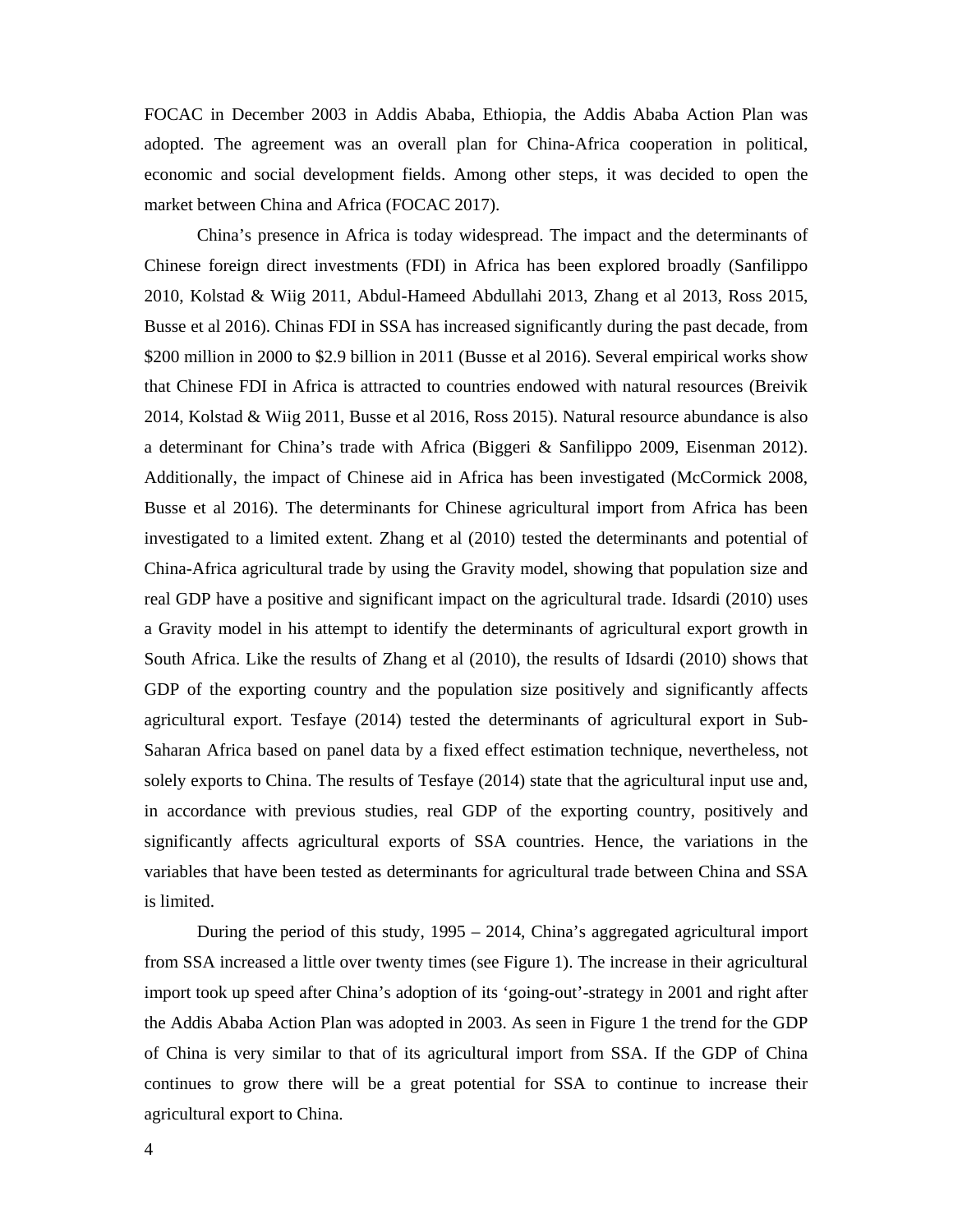The problems of SSA countries concerning their agricultural sector are several and complex, they suffer from vulnerability due to weather-related shocks and low yields due to technological backwardness and inadequate infrastructure. Also, HIV/Aids, malaria and tuberculosis have resulted in farm labour shortages, the rapid urbanization causes challenges for the rural areas to provide food for the populations in the cities. Finally, changed food habits, from drought resistant staples to water dependent staples are making the agriculture yet more vulnerability to weather-related shocks (FAO 2006). The agriculture sector serves vital functions in society. First, it provides essential food and second, it provides a livelihood for approximately 30 % of the worldwide workforce, in multiple African countries, up to 70 % of the workforce is engaged in the agriculture (Clapp 2015). Within Sub-Sahara Africa, many countries suffer from food insecurity. Since trade boosts a country's growth and that agricultural trade improve the country's food security, agricultural export can be a vital step for the SSA countries in their development.

Based on the fact that trade is beneficial for economic development and food security, it is of interest for the SSA countries to be aware of the determinants that historically have been attracting Chinese agricultural import. Thus, the African countries can develop an understanding of how to further attract Chinese agricultural import.

#### 1.3 Objective and Research question

The objective of this thesis is to analyse the importance of certain factors determining China's import of agricultural and food commodities from SSA, by using a Gravity model approach. The Gravity model is today the workhorse of applied international trade literature, the model has been used in numerous papers to identify determinants for trade (Idsardi 2010, Zhang et al 2010, De Grauwe et al 2012, Adekunle & Gitau 2013). An augmented Gravity model will be used to analyse the importance of several factors for China's agricultural import from SSA. The base for this paper is twofold, first, it assumes that trade is a vital contribution to for an emerging economy's growth, and second, that trade is one of the main keys in accomplishing the Sustainable Development Goals, SDG, and especially goal number two – 'zero hunger', i.e. achieve food security. The research question that will be answered by this study is as follows: *What are the Determinants of China's Agricultural Imports from Sub-Saharan African countries?* The set of determinants and hypotheses that have been tested are presented in the section '3.2 Variable selection'.

The contribution of this study is to add to the literature concerning the relations between China and the SSA countries, but mainly, to develop an understanding of the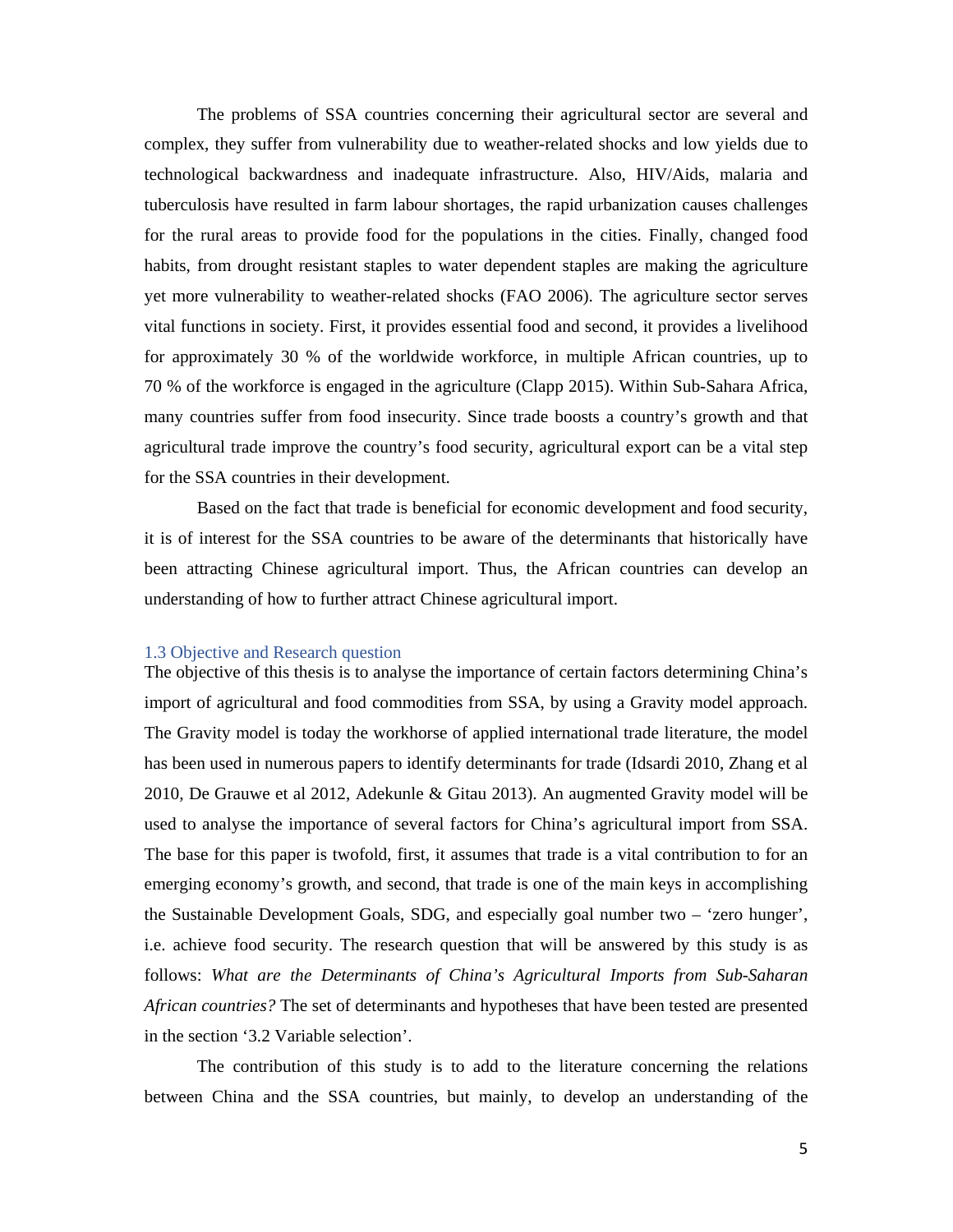relationship between certain factors and China's agricultural imports from SSA, which will help SSA policy makers and exporters to attract Chinese agricultural import. Today, the literature on the determinants of China's agricultural imports from SSA is limited. While previous studies (Zhang et al 2010, Idsardi 2010, Tesfaye 2014) show that GDP of the exporting country is significant, this thesis will test a set of eight variables to develop a thorough understanding of China's agricultural imports from SSA. The increased export is assumed to benefit SSA countries through a higher level of food security and economic growth.

#### 1.4 Disposition

This study is divided into five main sections. The first section, '1. Introduction', includes the background and previous literature concerning the relations between trade and food security, the importance of trade for emerging economies, and the relation between China and SSA is introduced. In the second section, '2. Conceptual Framework', basic trade theories and the Gravity model are presented, and previous literature on the Gravity model. The third section, '3. Methodology and Data', focuses on the model specification, the choice of variables to test as determinants, based on previous literature, and the sources of the data. The fourth section, '4. Results and Discussion', provides and analyses the empirical results and raise potential limitations. The fifth and final section, '5. Summary and Conclusion', summarize the study.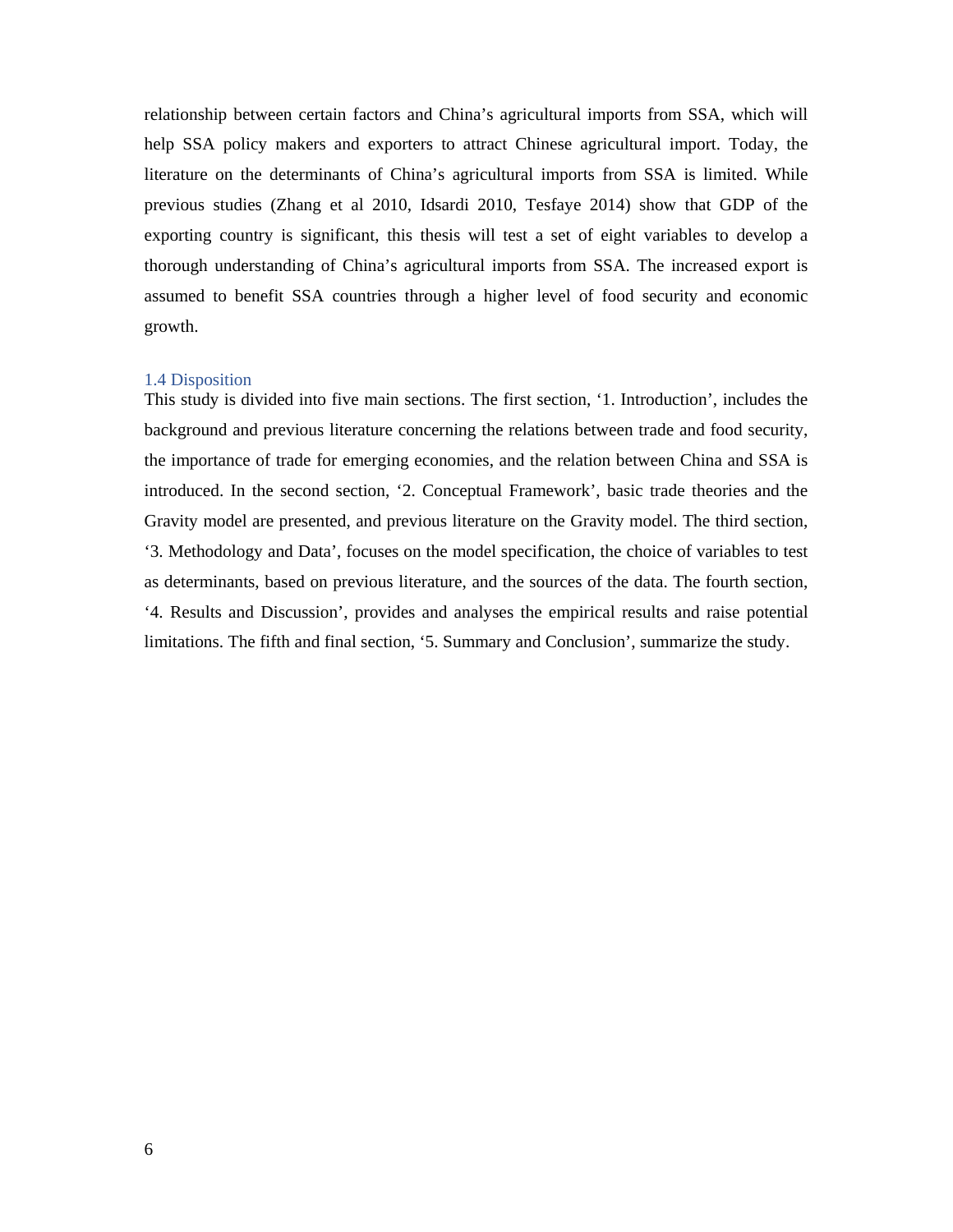# 2. Conceptual framework

There are multiple theories trying to explain why trade exists. Two of the most famous are the Ricardian model and the Heckscher-Ohlin, HO, model, which dates back to 1930's. The HO model is built on the Ricardian model, which dates to early 1800 (W. Koo & Lynn Kennedy 2005). The Ricardian model depends on productivity differences and assumes two countries, two products (homogeneous across countries) and one single input, e.g. labour, while the settling component is the countries' comparative advantages. Thus, the Ricardian model states that a key determinant for trade is the relative labour inputs used to produce commodities. The simple version of the HO model relies on two countries, two products (homogeneous across countries) and two inputs, e.g. capital and labour. The capital abundant country has a comparative advantage in producing the capital intensive product, while the labour abundant country has a comparative advantage in producing the labour intensive product. Hence, the HO model states that comparative advantage is explained by differences in resource endowments. Both the Ricardian model and the HO model states that the countries will specialise and produce, and hence export, the product in which they have a comparative advantage, and import the other product. This specialisation trigger competition and leads to production efficiencies, a greater supply, lower prices and economic growth. (W. Koo & Lynn Kennedy 2005)

The HO and the Ricardian models present the fundamental reason for trade, i.e. the advantages in specialising, however, they are not able to identify further determinants for trade. Also, the reality is far more complex than the simplification the models are based upon. In reality, the preferences differ across individuals and borders, which the models do not consider, while assuming homogenous products. When products are assumed to be heterogeneous, another approach can be undertaken, e.g. by using the Armington model, which (Sarker & Surry 2006). The Ricardian and HO models provide an important and intuitive understanding for trade and explain the advantages. But the Gravity model however, can test and identify determinants for trade and hence provide a further understanding on how to increase the trade.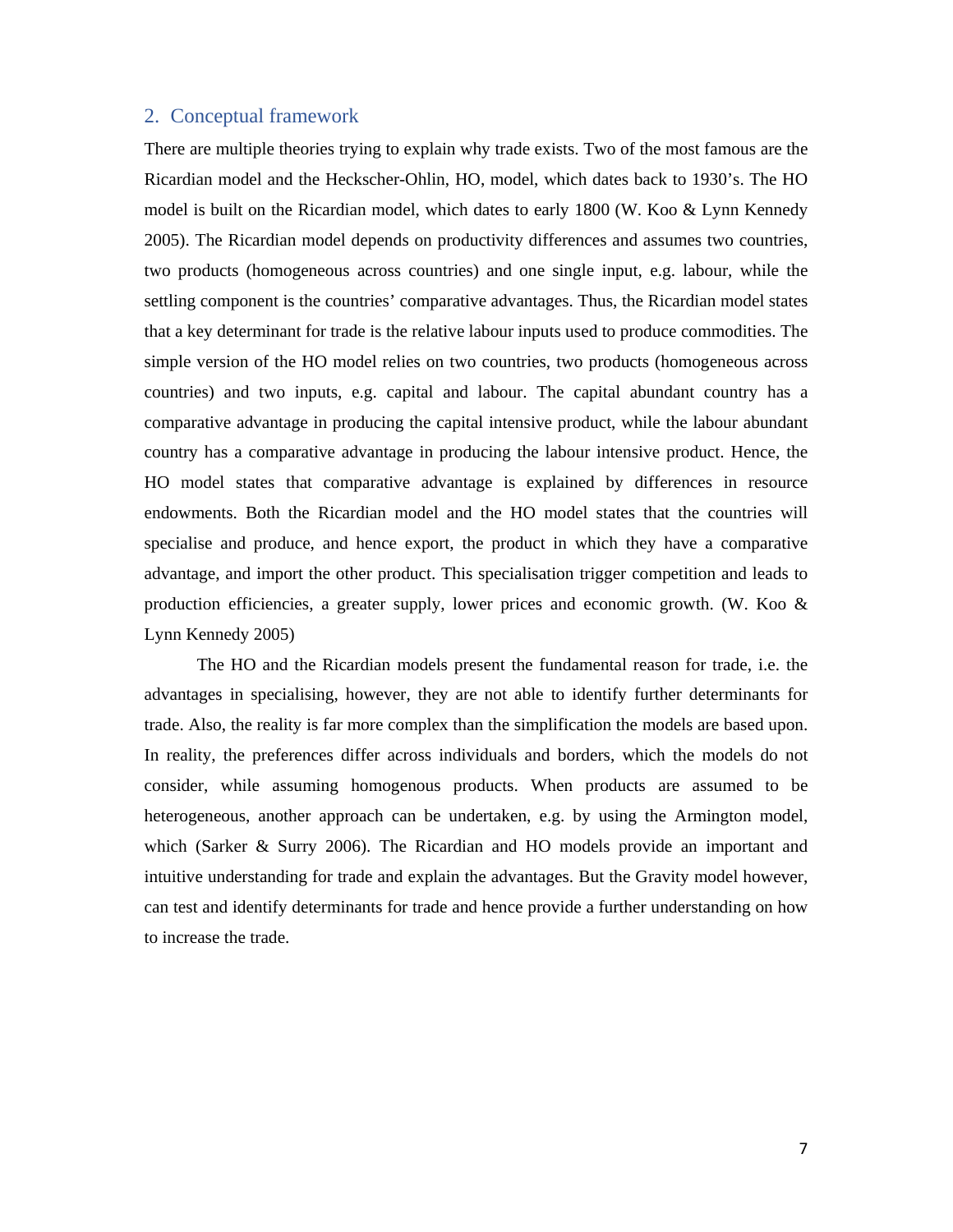#### 2.1 The Gravity model

Sir Isaac Newton's Universal Law of Gravitation states that the strength of the force between two massive objects depends upon their respective masses and the distance between the objects. The law revolutionized the science of physics and has been applied even in social science. Back in 1889 the model was applied to explain migration flows within the UK (Ravenstein 1889). Tinbergen (1962) and Pöyhönen (1963) extended the area of use and were the first ones to use the Gravity model to explain economic interaction. Several researchers have justified the model since the mid 1970's, since the model was criticized for lacking theoretical support. The first attempt to derive the model from a theoretical framework was done by deriving the Gravity equation assuming product differentiation (Anderson 1979). The Gravity equation has been derived assuming monopolistic competition for the purpose of exploring the determinants of bilateral trade (Bergstrand 1985, 1989). Also, a differentiated product framework with increasing returns to scale has been used to justify the model (Helpman 1987). Finally, the Gravity equation has been justified by standard trade theories (Deardorff 1998). The model has from then on been used to explain e.g. foreign direct investments (Bergstrand & Egger 2007, Head & Ries 2008) and international trade flows (Martinez-Zarzoso 2003, Abu Hatab 2017). The model has mostly been used to explain trade in goods but has additionally been applied successfully to trade in services (Kimura & Lee 2006). Also, the Gravity model has been used to calculate export potential (Zhang et al 2010). The extensive field of application has contributed to the Gravity model being a popular model in the empirical modelling of trade flows between countries.

More recently critique that has been discussed is the Gravity model's neglect of supply side constraints, such as weather conditions and pests, as a potential limitation of the model (Idsardi 2010). E.g. weather condition is highly important for the function of the agricultural sector. Another limitation with the Gravity model is that it does not cover the effects of e.g. trade creation and trade diversion, i.e. changes in trade between a country pair when one of the countries enters a preferential trade agreement with yet another country or union. I.e. if either China or any of the included SSA countries were to enter a preferential trade agreement with a third part, this will most likely have an impact on the trade between China and the SSA country. However, the Gravity model is not able to capture this. Also, if equal decreases in trade costs across all routes occur, a problem arises. Equal decreases in trade costs might be due to e.g. a fall in oil prices, then transport costs lower, both domestically and internationally. The basic Gravity model would suggest proportional increases in trade across all bilateral routes, including domestic ones. However, the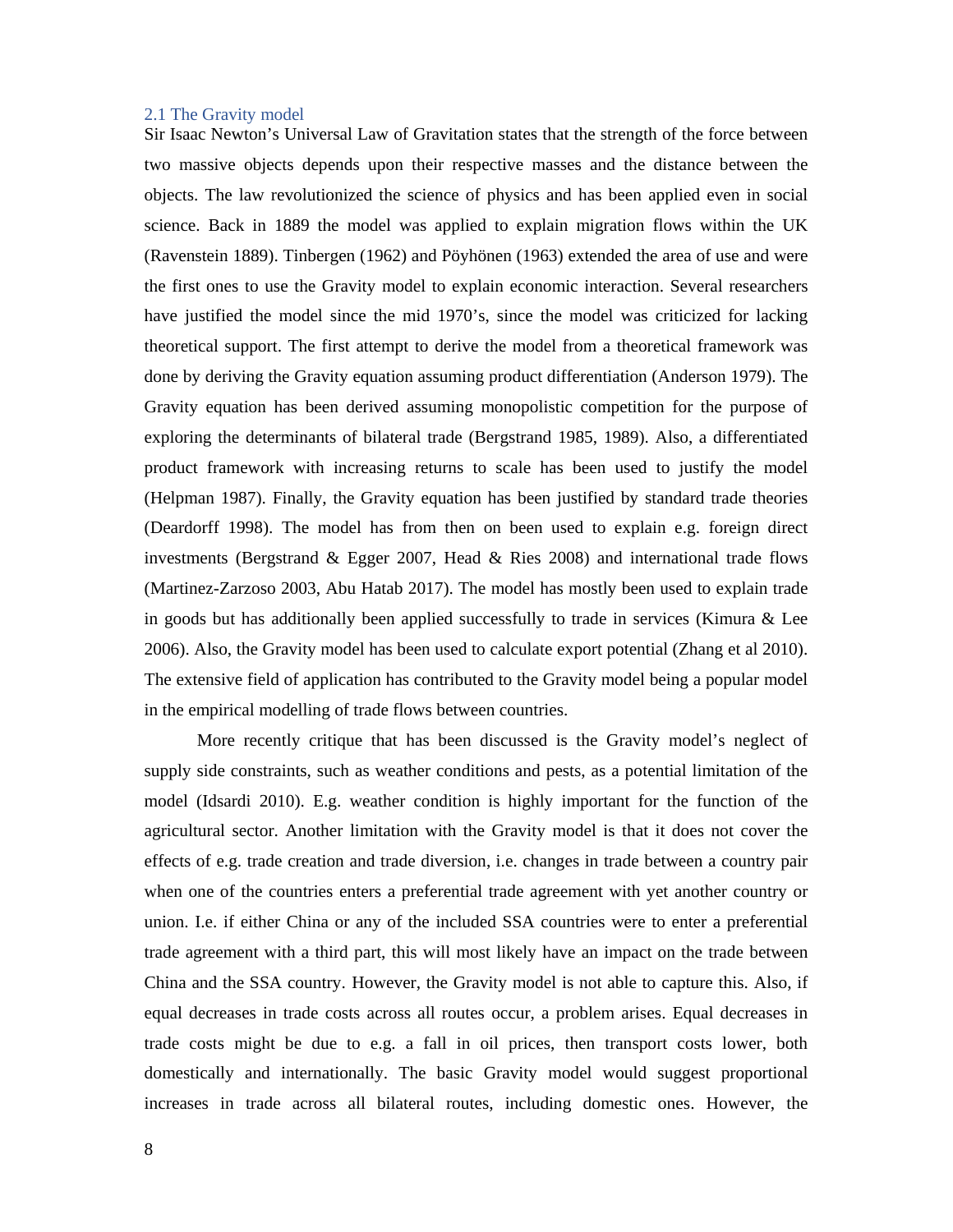consumption pattern is assumed to remain constant since the relative prices are unchanged. (Shepherd 2012)

The greatest advantage with the Gravity model is most likely that it is an intuitive and convenient model which provides results that are easy to interpret. This is most likely the reason why the model continues to be the workhorse within the applied international trade literature.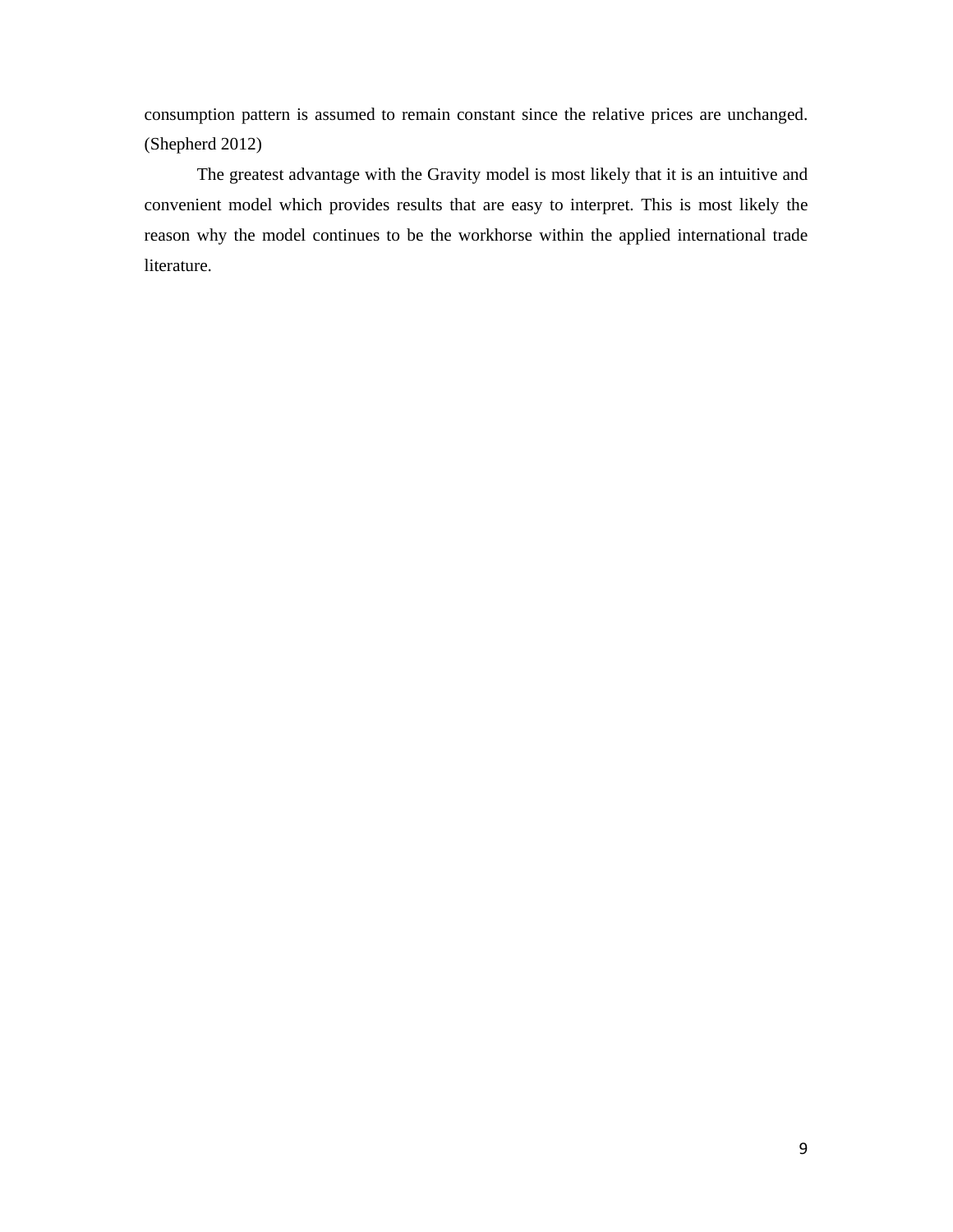# 3. Methodology and Data

#### 3.1 Model specification and how to estimate

As presented, the Gravity model explains the economic flow between two countries by their respectively GDP and the geographical distance. Intuitively, larger country pairs are expected to trade more, while we expect countries further apart to trade less, due to higher transportation costs. Trade is assumed to be decided upon the country's GDP, i.e. the country's economic mass, and the transportation cost, i.e. the distance in between is used as an observable proxy for transportation costs. Idsardi (2010) has proposed that distance can be a proxy for several measures, such as transport cost, transaction cost, shipping times and cultural differences, which may impede trade due to differences in preferences, values, language etc. These can be categorized as trades costs. The initial version of the Gravity model can be expressed as:

$$
X_{ei} = C \frac{GDP_e^{\beta_1} GDP_i^{\beta_2}}{DIST_{ei}} \eta_{ei}
$$
 (1)

 $X_{ei}$  denotes the trade between country e (export country) and i (import country); GDP denotes the countries' GDP, respectively; DIST represents the distance between the two countries;  $\eta_{ei}$ denotes an error term. If the variables are used in their natural log form, the estimation procedure can be conducted.

$$
ln X_{ei} = \beta_0 + \beta_1 ln GDP_e + \beta_2 ln GDP_i + \beta_3 lnDIST_{ei} + \eta_{ei}
$$
 (2)

For simplification,  $logC = \beta_0$ . The model can be adjusted and extended to include other variables to control for, which are assumed to have an impact on trade, such as institutional characteristics, access to sea, common language, natural resource endowments, etc.. In this study, an augmented Gravity model is used since additional independent variables will be included to develop a more thorough understanding of the Chinese agricultural import from SSA. See the section '3.2 Variable selection' for a discussion of the selected variables.

The econometric problem is to estimate the unknown parameters (i.e.  $\beta_0$ ,  $\beta_1$ ,  $\beta_2$ , and  $\beta_3$  in equation (2)). This is done by a multiple regression model. When the countries are treated as a region, and the study does not cover individual country effects, a pooled ordinary least squares (OLS) approach can be undertaken. OLS is a method minimizing the sum of squared errors and gives the unknown parameter statistical properties. Expected outcomes for the variables can be set up in advance to test different hypothesis.

For each variable, the p-value provides an estimation of the null hypothesis, which is that the coefficient is equal to zero, i.e. does not affect the dependent variable. The by OLS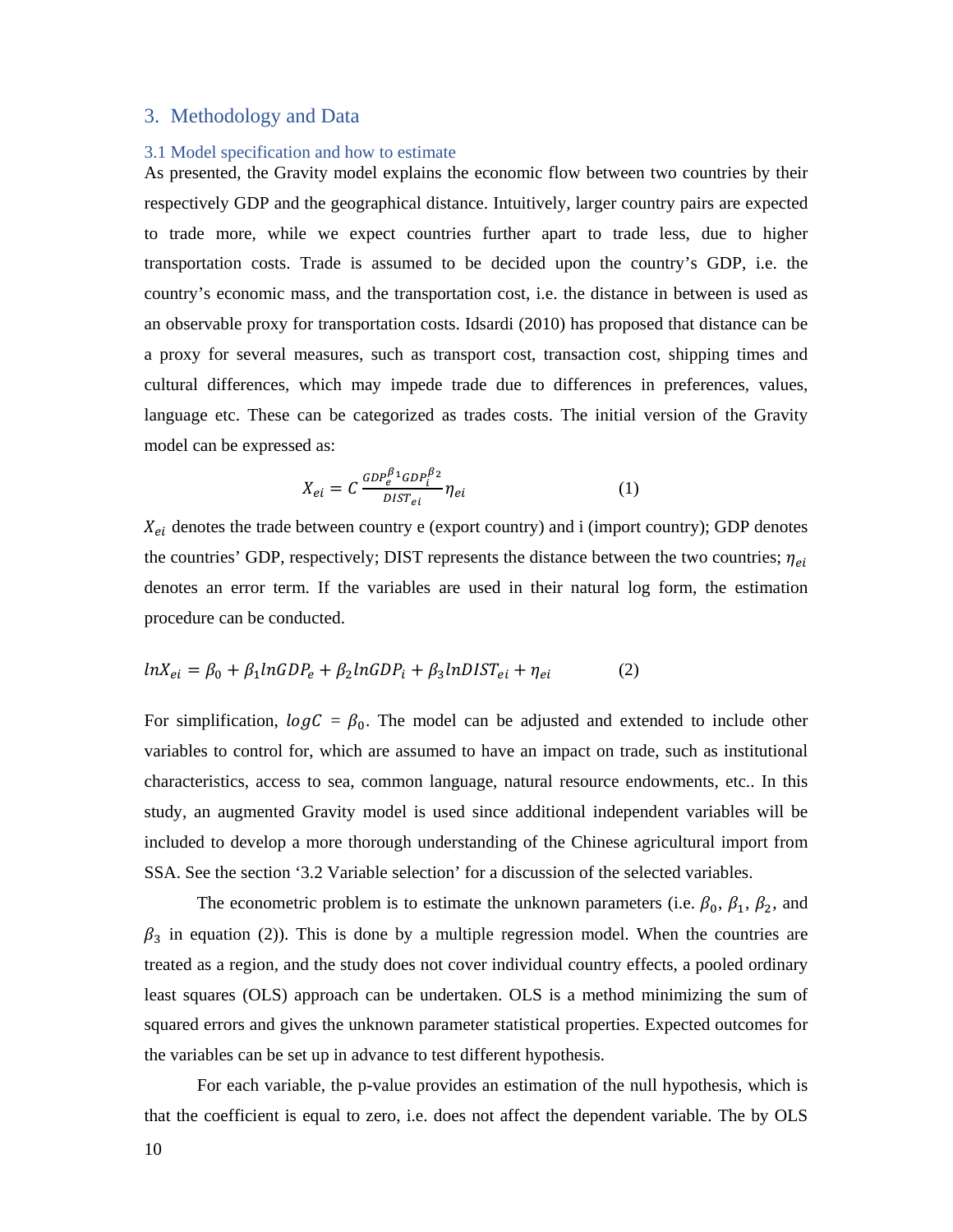estimated coefficients for the variables are interpreted in different ways, depending on whether the variables are in logarithms, or not. As will be described in the 'Variable selection' section, this study includes several dummy variables which are not able to use in log forms. In this study, the dependent variable is in its natural log form, while the dummies are in their natural forms and the quantitative independent variables, except one, are in logs. The reason for using the logs for the independent variables is due to the easy interpretation. The coefficient of a variable is estimating the effect on the dependent variable, that holds on average, while keeping the other independent variables constant. If both the dependent and the independent variable are in logs, the coefficient is interpreted as the percentage change in the dependent variable due to a one percentage change in the independent variable, i.e. the elasticity of the variable. While the dependent variable is in log form, and the independent variable is in its natural form, the coefficient is multiplied with 100 to get the percentage change in the dependent variable, due to a unit change in the independent variable. (Stock & Watson 2015)

#### 3.2 Variable selection

To identify the importance of certain determinants for China's agricultural import from SSA countries a set of eight independent variables were identified based on the previous literature as follows.

 $GDP<sub>e</sub>$  and  $GDP<sub>i</sub>$  – GDP is measured in current US dollar (USD). Economic size was included in the original versions of the Gravity model by Tinbergen (1962) and Pöyhönen (1963). For the exporting countries, i.e., the African countries, the GDP (**GDPe**) is assumed to reflect the country's supply capacity (Idsardi 2010). For the importing country, i.e. China, the GDP (**GDPi)** is assumed to reflect the Chinese economic market size, i.e. a measure of the Chinese demand (Idsardi 2010). The traded volume is assumed to be greater, the greater the supply capacity and import demand. Hence, the expected sign of **GDP**<sub>e</sub> and **GDP**<sub>i</sub> is positive.

**Dist<sub>ei</sub>** – The distance is measured in kilometres between Beijing and the capital cities of its trading partners in SSA. Like GDP, distance was included in the original versions of the Gravity model by Tinbergen (1962) and Pöyhönen (1963). The distance is assumed to be an observable proxy for the transport cost (Shepherd 2012, Hoarau & Didier 2014) and is assumed to be a weakened factor for trade. The expected sign of **Distij** is negative.

**LLe** –If a country is landlocked the country's ability to trade can be limited due to lack of given transport routes through domestic harbours. The variable landlocked has been tested as a determinant for trade in several studies (Limão & Venables 2001, Tesfaye 2014). The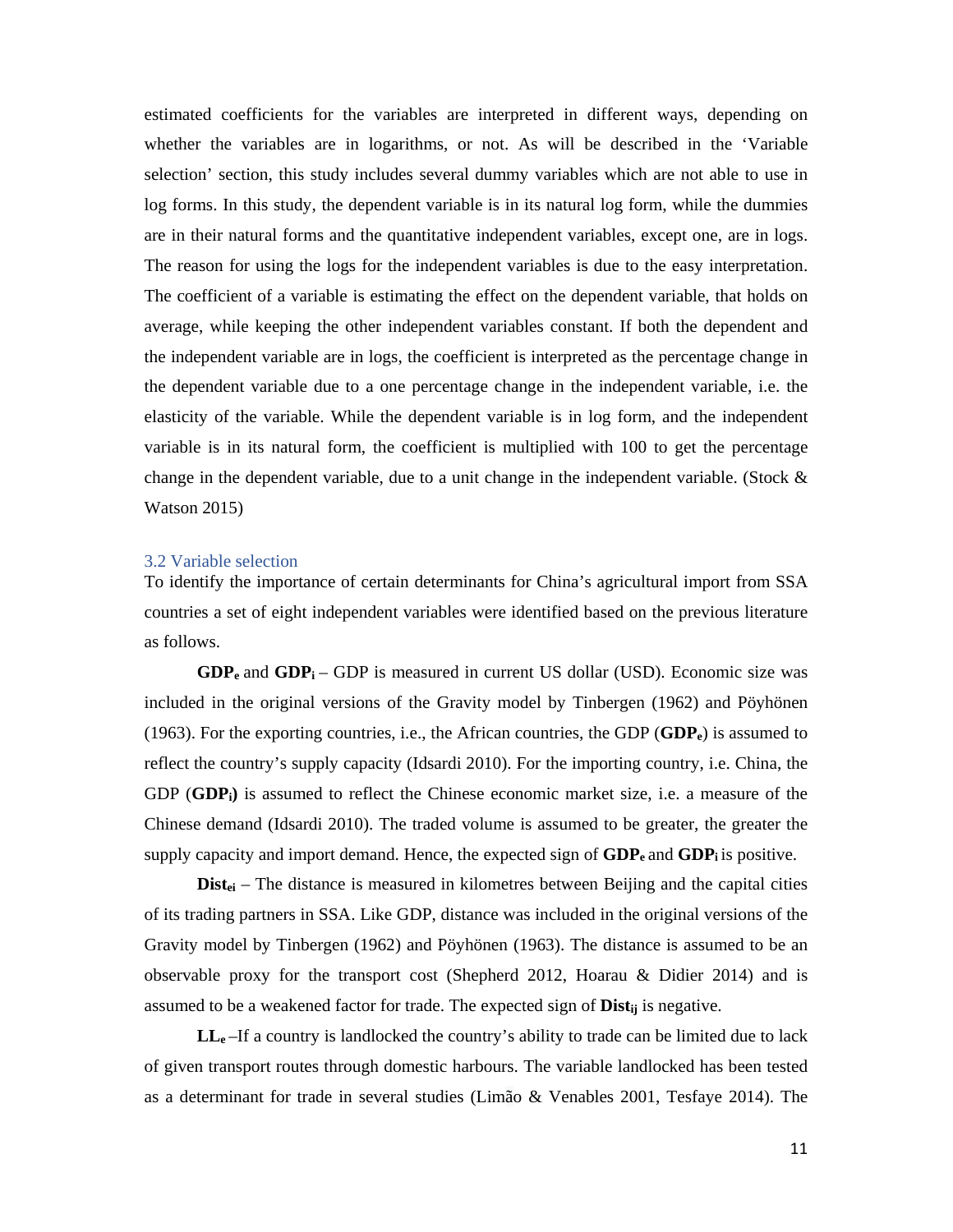variable landlocked can, as well as the distance, capture transportation costs (Hu  $\&$  van Marrewijk 2013). The variable is a dummy variable and zero indicates that the country is not landlocked, while one indicates that the country is landlocked. Due to the fact that trade might be negatively affected if the country is landlocked, cause of higher transportation cost, the expected sign of **LLi** is negative.

**Infre** – this variable was included to capture the effect on infrastructure on trade between China and SSA. A decent infrastructure is highly important for transportation, commuting, tourism and not least trade. Infrastructure can be measured in several ways, e.g. by secure internet servers, rail lines, share of paved roads, price for gasoline and mobile cellular subscriptions. Several authors have used infrastructure as a determinant of trade between countries (e.g. Jordaan & Eita 2012, Tesfaye 2014). Studying the determinants for Chinese agricultural imports, a proper proxy for infrastructure would e.g. be the share of paved roads within the African countries due to the importance of proper transportation opportunities for the goods. However, due to unavailability of complete data for many SSA countries, the infrastructure has within this study been proxies by number of mobile cellular subscriptions per 100 persons. In many SSA countries, the mobile phones have revolutionised people's day-to-day life. Via mobile phones people can e.g. get access to weather forecasts and veterinary assistants, and transfer money. To be able to use the natural logarithms of the variable, the zero values have been replaced with a small number. Because a well-functioning infrastructure is expected to benefit trade, the expected sign of **INFRe** is positive.

**InstQe** – this variable was included to measure the effect of institutional quality on trade between China and SSA. The institutional quality within the supply country might have an influence on the country's export. Several authors have used institutional quality as a determinant of trade between countries (e.g. Tesfaye 2014, Hu and van Marrewijk 2013). Within this study, control of corruption is used as a proxy for institutional quality in the exporting countries. Still, it is of importance to be aware that control of corruption is solely one way to measure institutional quality, for e.g. rule of law that WGI also provides an estimation for, is yet another way to measure institutional quality and governance. The estimation of the control of corruption ranges from approximately -2.5 to 2.5, where a higher value indicates better governance. Since the variable can take on negative values, the variable has been used in its natural form. The control of corruption started to measure by the year 1996, and until 2002 it was measured once every second year, therefore, the data has been slightly modified. For the year 1995, the value equals the estimation of 1996 for each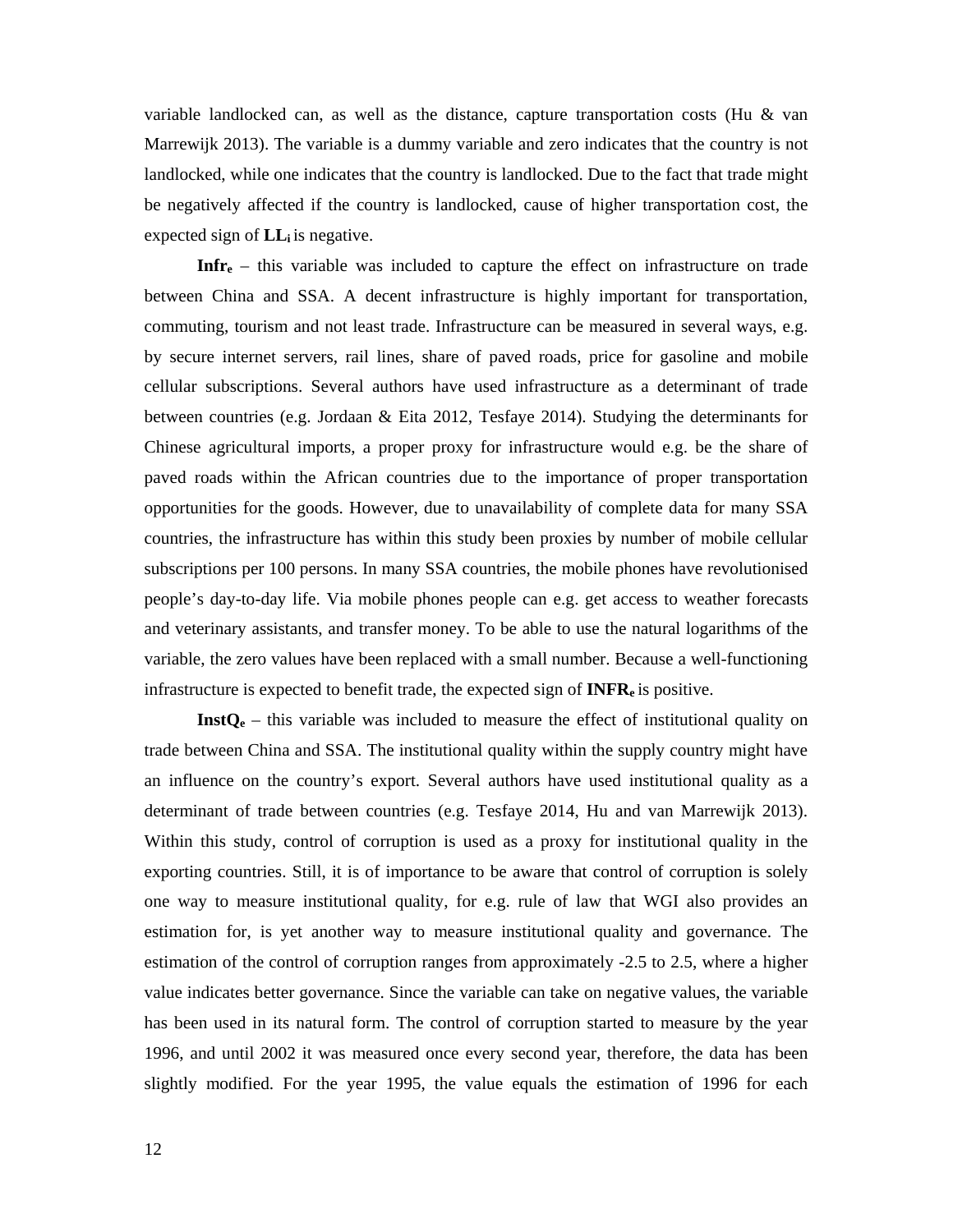observation, and for the year 1997, 1999 and 2001 the average of the estimations of the year before and after was used as an estimation. The expected sign of **CoCe** is positive.

**NRe** – Natural resources come in various forms and have been tested in multiple studies as determinants for the Chinese engagement in Africa (Biggeri & Sanfilippo 2009, Abdul-Hameed Abdullahi 2013, Didier & Hoarau 2014). Land is necessary for agricultural activities and considering the determinants for agricultural import, arable land, land capable of being ploughed and used to grow crops, is used as a proxy for natural resources within this study. The arable land is measured by hectares, ha, of arable land per person. The expected sign of **NRe** is positive.

The variable (**FOCAC04e**) was introduced to capture the effect of the establishment of FOCAC in the agricultural exports from SSA to China. More recently, trade agreements and trade policies have been tested as determinants for trade in previous studies (Hu & van Marrewijk 2013, Abu Hatab 2017). However, since there are no trade agreements between China and SSA countries, FOCAC can be considered a proxy for trade agreements, nevertheless an indication of cooperation or favorable trade policies. During the second ministerial conference, December 2003 in Addis Ababa, Nigeria, the Addis Ababa Action Plan was adopted that mapped out an overall plan for China-Africa cooperation in political, economic and social development fields. Among other steps, it was decided to open the market and for China to provide zero tariff treatment to certain import from the least developed countries in Africa (FOCAC 2017). Hence, the dummy variable **FOCAC04e** will be given the value one, indicating that the cooperation is ongoing, from the year 2004 and forward. Since the purpose of the forum is to, inter alia, further strengthen friendly cooperation, the expected sign of **FOCAC04e** is positive.

Including the above-mentioned variables, the final augmented Gravity equation that will be used in identifying the importance of certain determinants for Chinese agricultural import from SSA countries is as follow.

$$
lnIMPORT_{ei} = \beta_0 + \beta_1 ln GDP_e + \beta_2 ln GDP_i + \beta_3 lnDist_{ei} + \beta_4 LL_e + \beta_5 ln lnfr_e + \beta_6 ln str_e + \beta_7 ln NR_e + \beta_8 FOCAC04_e + \eta_{ei}
$$
\n(3)

Where the dependent variable **IMPORTei** indicates the agricultural import from country *e* (a SSA country) to country *i* (China); the c term is a regression constant; the  $\beta$  terms are coefficients to be estimated and  $\eta_{ei}$  is a random error term.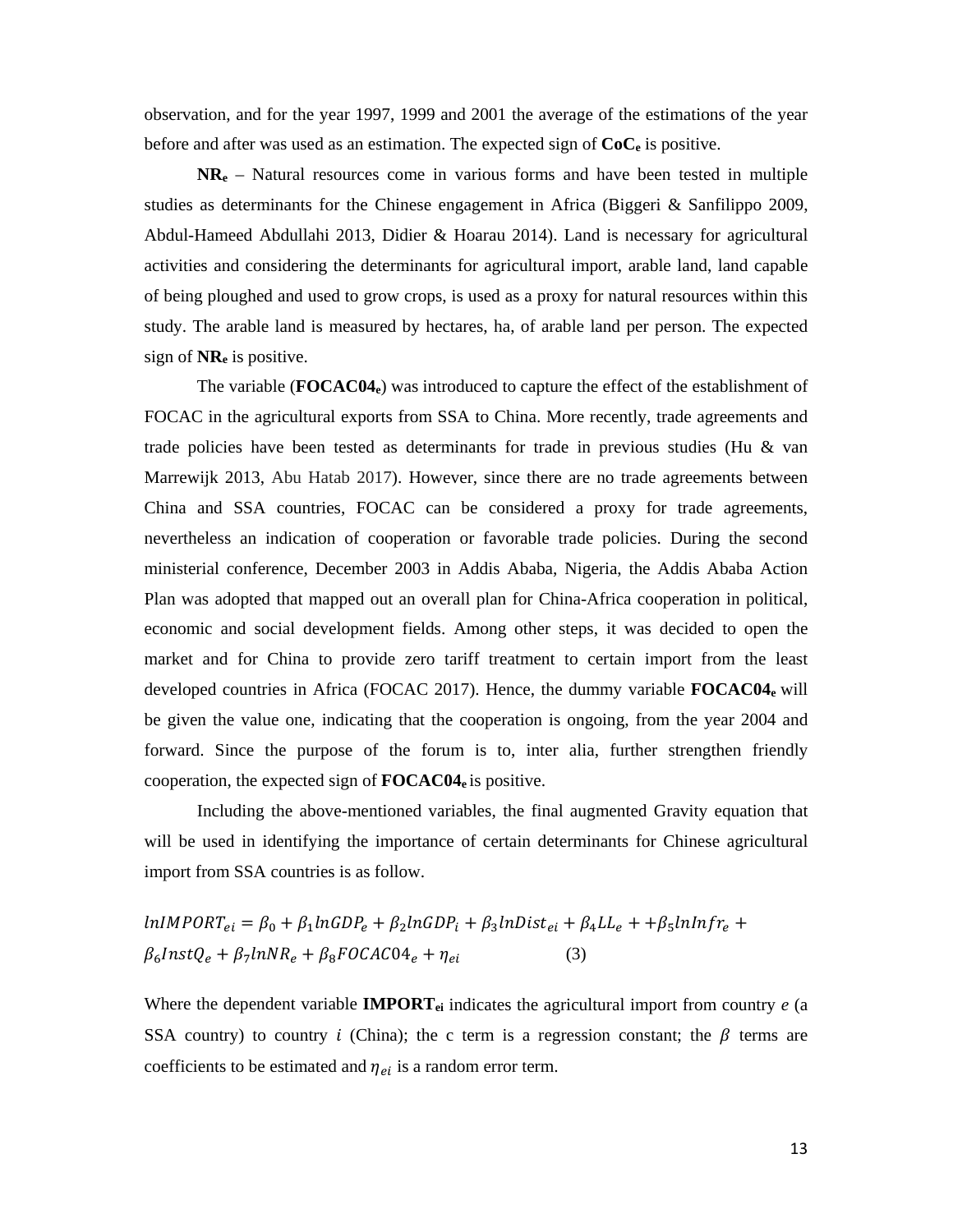#### 3.3 Data and Data sources

While studying the determinants of China's imports, the dependent variable is the value of China's agricultural import from SSA countries. The included commodities are agricultural and food commodities based on Standard International Trade Classification (SITC) Revision 3 and considers the commodity groups 0 (food and live animals), 1 (beverages and tobacco) and 4 (animal oil/fruit/wax), and the subgroups 21 (fur/skin), 22 (oil seeds/oil fruits), 23 (crude/synthetic/rubber), 24 (cork and wood), 25 (pulp and waste paper), 26 (textile fibers) and 29 (crude animals/vegetable materials). The traded value is the aggregated value for all above mentioned groups, measured in million USD and is provided by World Integrated Trade Solution (WITS) and cover the period 1995-2014. The year 1995 was the first year and 2014 was the last year possible to include, to cover data for all the included variables. See Appendix 2 for descriptive statistics of the included variables.

For the classification of African countries being 'Sub-Saharan African' countries, the definition of the World Bank was adopted. Due to lack of complete data, for the trading values such as several of the independent variables, a set of 19 countries were excluded from the dataset. See Appendix I for a list of all the 48 SSA countries and which 29 of them were used for the econometric estimation. For some of the including countries data was not available for the entire period, i.e. 1995-2014. Thus, the cross-sectional units are 29 and the observations are 527. Hence, the average number of years covered for each country is 18 years.

 Regarding the independent variables, the sources are multiple. Data on countries' GDP, number of mobile subscriptions and arable land, were collected from the World Development Indicators' (WDI) database, provided by the World Bank. Information on corruption was gathered from the Worldwide Governance Indicators database, WGI, database, conducted by Kaufmann, Kraay and Mastruzzi (2010). The distances between China and the African countries, and if the African countries are landlocked, were collected from the French research center in international economics (CEPII). Information about FOCAC was collected from the official website of the forum on the Internet. See Appendix 2 for descriptive statistics of the included variables.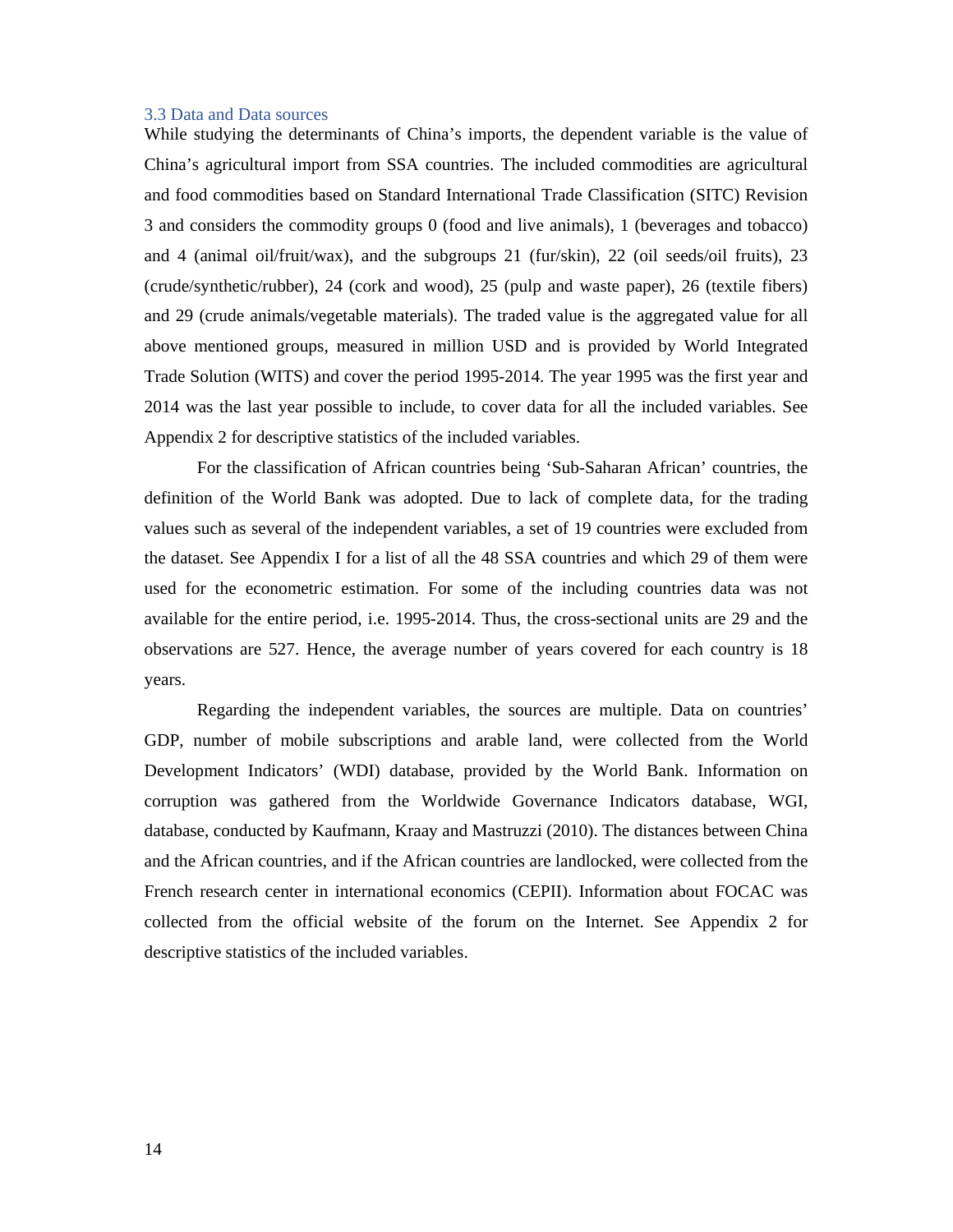| <b>Variable</b>             | <b>Description</b>                                                                                   | <b>Proxy</b>                                         | <b>Expected</b><br>sign | <b>Data source</b>             |
|-----------------------------|------------------------------------------------------------------------------------------------------|------------------------------------------------------|-------------------------|--------------------------------|
| <b>IMPORT</b> <sub>ei</sub> | Dependent variable. The<br>Chinese agricultural<br>import from country e,<br>measured in million USD | <b>NA</b>                                            | <b>NA</b>               | <b>WITS</b>                    |
| GDP <sub>e</sub>            | The gross domestic<br>product of exporter                                                            | Supply capacity of<br>exporter                       | $+$                     | <b>WDI</b>                     |
| GDP <sub>i</sub>            | The gross domestic<br>product of China                                                               | Economic market<br>size of China                     |                         | <b>WDI</b>                     |
| <b>Dist<sub>ei</sub></b>    | Distance in km between<br>China and exporter                                                         | Trade cost                                           |                         | <b>CEPII</b>                   |
| $LL_{e}$                    | Whether the exporting<br>country is landlocked                                                       | Transportation<br>cost                               |                         | <b>CEPII</b>                   |
| <b>Infre</b>                | Mobile cellular<br>subscriptions, per 100<br>persons                                                 | Infrastructure                                       | $+$                     | <b>WDI</b>                     |
| <b>InstQe</b>               | Control of corruption                                                                                | Institutional<br>quality                             | $+$                     | <b>WGI</b>                     |
| $NR_{e}$                    | Arable land, hectares per<br>person                                                                  | Natural resource                                     | $+$                     | <b>WDI</b>                     |
| FOCAC04 <sub>e</sub>        | Forum on China-Africa<br>cooperation                                                                 | Economic<br>cooperation and<br>trade<br>arrangements | $+$                     | FOCACs'<br>official<br>website |

**Table 1.** A summary of the variables included in the estimation.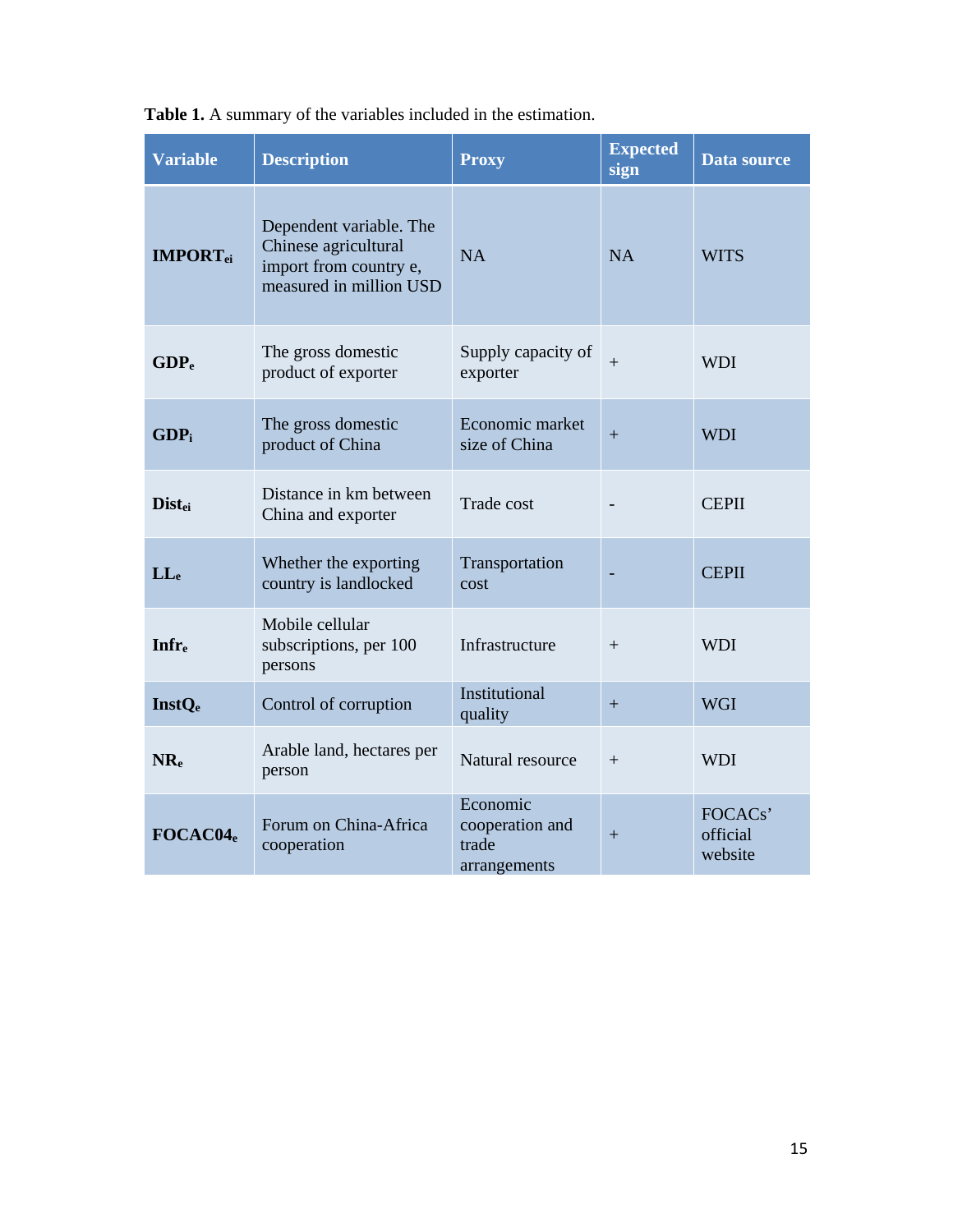# 4. Results and Discussion

### 4.1 Empirical results

The empirical results of the estimation are presented in Table 2. To test the validity of the model a variance inflation factor (VIF) test was conducted. The test checks for multicollinearity between the independent variables. If there is imperfect multicollinearity between two variables, i.e. two independent variables are highly correlated, at least one of the coefficients will be biased (Stock  $\&$  Watson 2015). The results do not indicate any collinearity problems, which it does if the VIF-values are larger than ten (see Appendix II for the results). The r square and the adjusted r square is 41% and 40%, respectively.

| <b>Variable</b>      | <b>Coefficient</b> | <b>Standard</b><br>error | t-ratio  | p-value  | <b>Significance level</b> |
|----------------------|--------------------|--------------------------|----------|----------|---------------------------|
| <b>Constant</b>      | $-4.607$           | 10.961                   | $-0.420$ | 0.675    |                           |
| lnGDP <sub>e</sub>   | 0.276              | 0.075                    | 3.666    | 0.0003   | $***$                     |
| lnGDP <sub>i</sub>   | 0.693              | 0.204                    | 3.403    | 0.0007   | ***                       |
| <b>InDistei</b>      | $-1.888$           | 0.980                    | $-1.926$ | 0.0547   | $\ast$                    |
| $LL_{e}$             | $-0.919$           | 0.242                    | $-3.791$ | 0.0002   | ***                       |
| $lnInfr_{e}$         | 0.119              | 0.034                    | 3.455    | 0.0006   | $***$                     |
| <b>InstQe</b>        | 0.335              | 0.165                    | 2.037    | 0.0422   | $**$                      |
| lnNR <sub>e</sub>    | 1.274              | 0.226                    | 5.631    | < 0.0001 | ***                       |
| FOCAC04 <sub>e</sub> | 0.929              | 0.313                    | 2.967    | 0.0031   | ***                       |

#### **Table 2.** Estimation results.

\*, \*\* and \*\*\* indicates a significance level of 90, 95 and 99 %, respectively. Number observations being used were 527 and 29 cross-sectional units, i.e. SSA countries. Dependent variable: Natural log of Chinese agricultural import (lnIMPORT), measured in million USD. Table 2 shows that all the variables are significant and have their expected sign.

### 4.2 Discussion of findings

The positive and significant, at 99 % level, coefficients for the GDP variables are in accordance with the expectations based upon theory and previous results when Gravity model is used for estimating determinants of SSA countries and South African trade (Jordaan and Eita 2012, Tesfaye 2014). Within this study, the GDP of the exporting SSA country, was assumed to reflect the supply capacity of the exporter, thus, the estimation confirms that a greater supply results in a greater export. A one percentage increase in the domestic GDP of a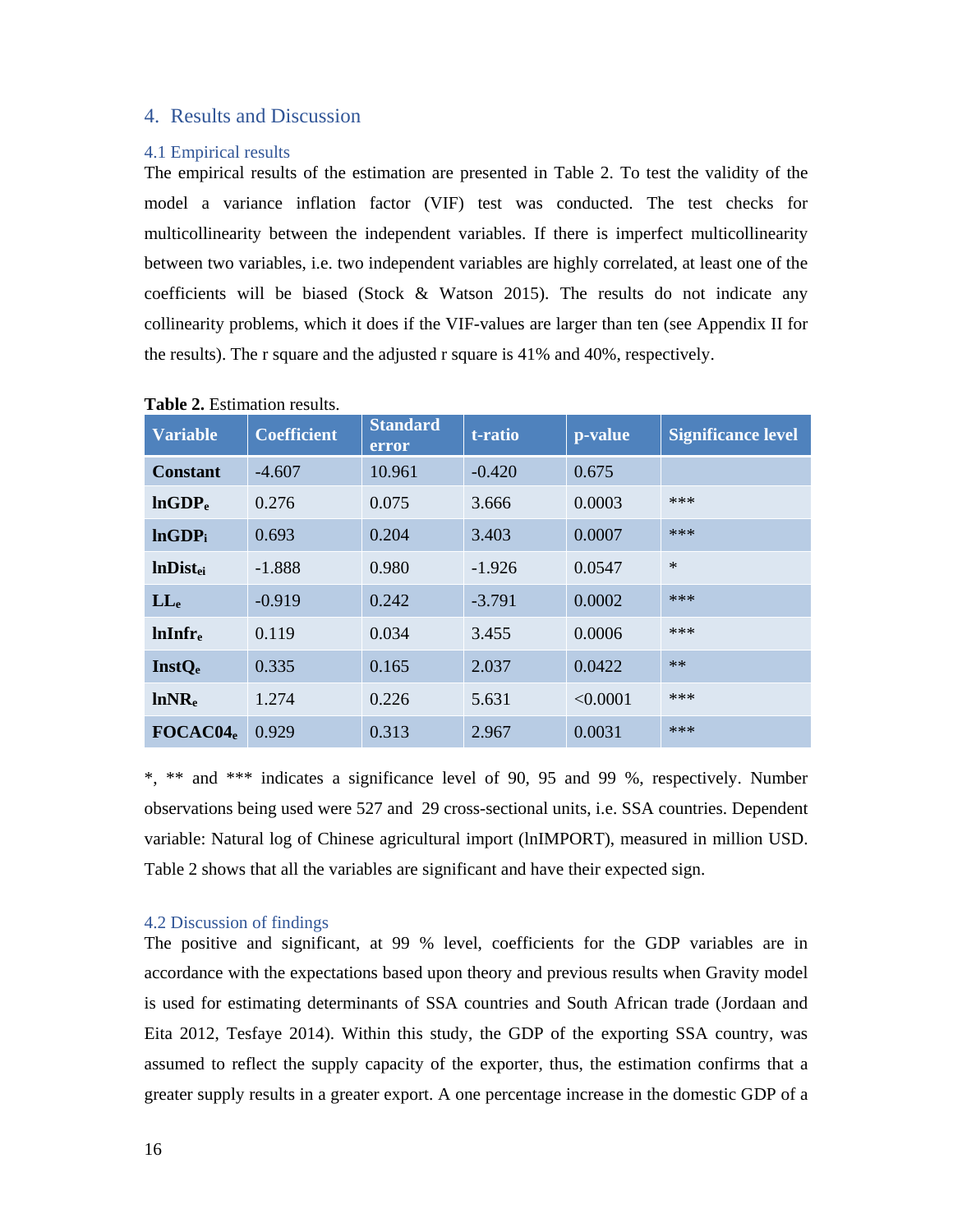SSA country is assumed to result in a 0.28 % increase in its agricultural export to China. While the GDP is important in attracting Chinese importers, it is also positively affected by export. I.e. a greater GDP is assumed to result in a larger export, while the export itself is resulting in an increase in GDP. Hence, the GDP is central for trade and economic growth. Meanwhile, the GDP of China was a measure for the economic market size of China, which the estimation confirms positively affect the agricultural import from SSA. If the GDP of China increases by one percent, the agricultural import is assumed to increase, according to the results, with 0.69 %. If the GDP growth of China will continue to increase, the agricultural sector and hence the economy in many SSA countries will potentially bloom and thereby even secure a higher level of food security.

 As expected, the sign of distance is negative, indicating that a one percentage increase in distance would result in a decrease of the agricultural import by 1.89 %, statistically significant at 90 %. This is in accordance with the basic assumption of the Gravity model that distance is a weakening factor for trade between two countries. There is also support for distance being a weakening factor for trade between China and Africa (Hu and van Marrewijk 2013). Landlocked can also be a proxy for transportation cost, which this study at 99 % significant level can confirm is negatively affecting the agricultural import from SSA. A landlocked country is expected to trade 91.9 % less than a country with a sea border. The results are consistent with Babatunde (2009), studying the export performance in SSA, implying that distance has a negative impact on trade. Landlocked countries within SSA are, in accordance to the results of this study, experiencing challenges with their export to China. Hence, for the landlocked countries other variables are of great importance in their attempt to attract Chinese agricultural import. To increase the landlocked SSA countries export to China, improving the institutional quality can be of importance.

 A one percentage increase in infrastructure will lead to a 0.12 % increase in the agricultural export to China. These results are consistent with previous studies (Limão & Venables 2001, Babatunde 2009). Also, a developed infrastructure can be assumed to have spillover effects to other sectors and enhance the local production capacity, which will have a positive impact on the economy's' growth (Hu & van Marrewijk 2013). The infrastructure was within this study measured as the mobile cellular subscriptions per 100 persons, which during the period subject of this study increased exponentially. In Kenya for e.g., the subscriptions increased by 16 000 times during the period. Thus, it might not accurately capture the effect of the infrastructure over time. The limited scope of this study does not allow a further exploration whether mobile subscriptions are an accurate variable representing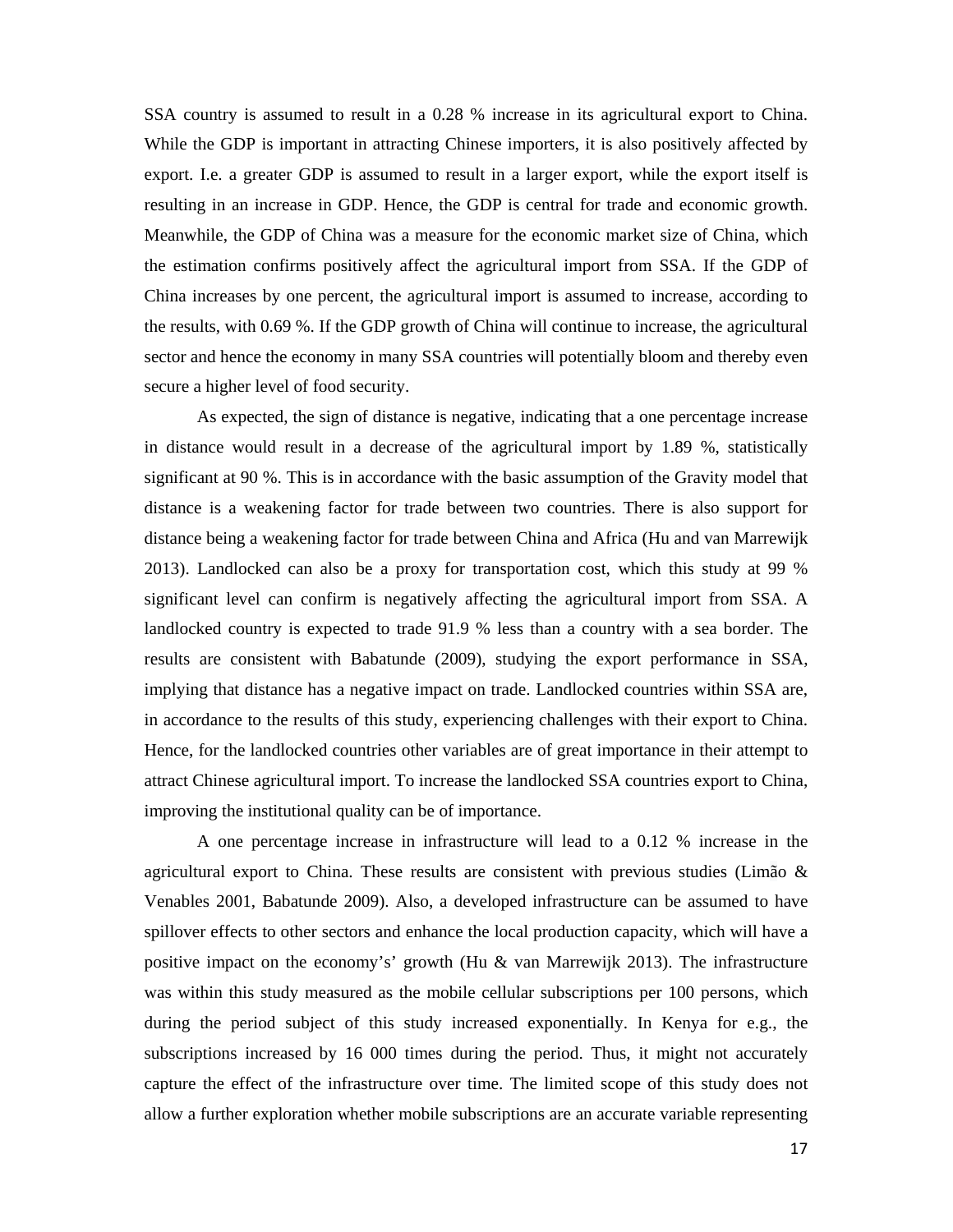the infrastructure for the SSA countries. Hence, it is of importance to be aware of that using mobile subscriptions as a proxy might bias the impact of infrastructure.

As expected, the sign of institutional quality is positive, indicating that one unit increase in the estimation of the country's institutional quality would result in an increase of 33.5 % in SSA agricultural export to China. However, it is worth highlighting that the estimation of the institutional quality, i.e. control of corruption, ranges between  $-2.5 - 2.5$ , thus, a one unit increase in the estimation is a large improvement. As can be seen in Figure 3, presenting an arbitrary small selection of SSA countries, the variable has hardly been changing one unit for any of the countries, during the period of the study. Nevertheless, any improvement in institutional quality is assumed to increase the agricultural import form China.



**Figure 2**. The control of corruption in some SSA countries, during the period subject of this study, 1995 – 2014. Source: Worldwide Governance Indicators (2017).

However, in contradiction to the results of this study, other studies have proven that China trades more with countries with lower institutional quality (De Grauwe et al 2012, Hu & van Marrewijk 2013). Hu and van Marrewijk (2013) used the 'Non-interference policy' as an explanation for China to trade more with countries with lower governance. Despite the wide support for China's engagement in SSA countries with a worse level of institutional quality,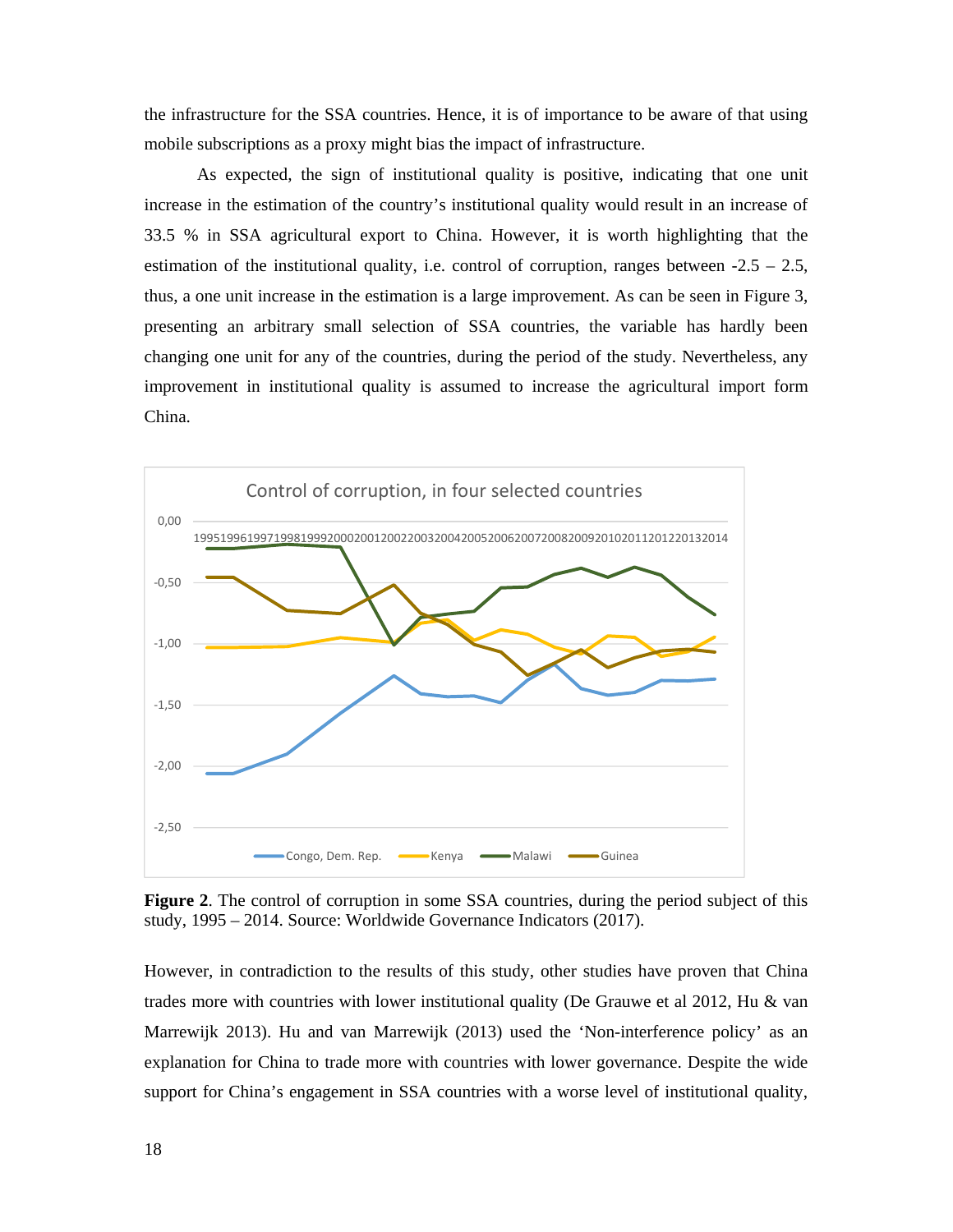the estimation within this study states that a lower level of corruption, i.e. a better governance, is associated with a higher agricultural export to China. Tesfaye (2014), testing the determinants for agricultural export in SSA, explains that his insignificant coefficient of institutional quality indicates that institutions affect trade through their impact on other variables that determines trade flows, like investment and productivity. Which also Méon and Sekkat (2006) found support for. The variations in the result of institutional quality to be affecting trade or not, and in that case, positively or negatively, opens for the suggestion of further research on the subject.

The results show that one percentage increase in natural resources, will increase the agricultural export to China by 1.27 %, with a significance level of 99 %. Naturally, the greater area of arable land, the greater is the possibility of a larger supply of agricultural commodities. The geographical area of land is constant, but since the population and the use of land might fluctuate the variable used for natural resources, ha arable land per person, can vary. What is likely in this aspect to have an impact on trade is how efficient the land is used. When the land is being used more efficiently with respect to the choice of crop, labour and capital inputs, the more can be produced and hence exported. It would therefore be interesting to study the effect of the productivity in the agricultural sector as a potential determinant for agricultural export. This study can solely confirm that the more natural resources, the more trade. China's involvement in resource abundant countries, can be explained by resourceseeking motives, which has been discussed by e.g. Hu and van Marrewijk (2013) and De Grauwe et al (2012).

The significant, at 99 % level, coefficient for FOCAC of 0.929 confirms that the forum provides a strengthened friendly cooperation and hence an increase in Chinese agricultural import from SSA. On average, the establishment of the Addis Ababa Action Plan by FOCAC contributed to a 92.9 % increase in the traded value. Hu and van Marrewijk (2013) testing the implications of the Economic and Trade Cooperation Zones, ETCZ, confirms that the zones positively affect trade flows between China and the SSA host country. Hence, cooperation, either in form of FOCAC or within the ETCZ is positively affecting trade flows from SSA to China. This highly contribution of FOCAC to the traded value proves for African policy makers the importance of future cooperation, and can be an argument for entering a preferential trade agreement (PTA) with China, to encourage further trade.

The adjusted r square, 0.403 proves that the included variables do have an impact on the traded value, however, the model is not able to explain the entire variation in the dependent variable, i.e. the traded value. First, the set of variables chosen for this study is too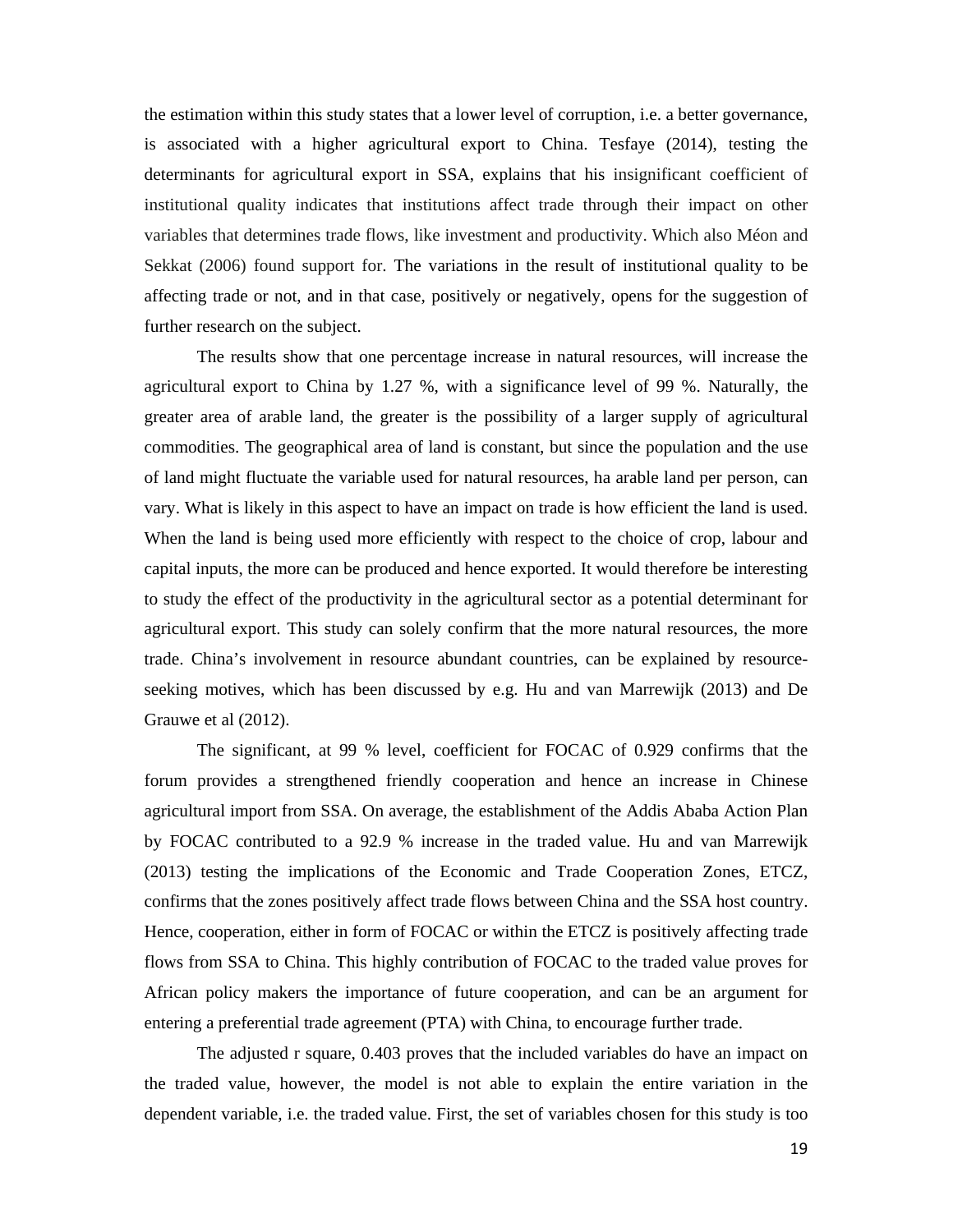small to cover all possible determinants. Naturally, more variables affect the traded value. While studying trade, exchange rate can for e.g. be a vital determinant. Secondly, if the variables had been proxies by other estimations, another value of the r square might have been achieved.

#### 4.3 Potential limitations

Out of 48 SSA countries, only 29 were included in the econometric estimation of this study, due to lack of or incomplete data. Access to data for the least developed countries is vital to conduct empirical estimations like the one of this study. Worldwide efforts are necessary for gathering, compile and provide open access for data over e.g. development indicators. Also, among the countries that due to lack of data had to be excluded from the data set, some are associated with a very low estimation of the control of corruption, such as Sudan and Somalia, which could bias the results.

For this study, the traded value between China and SSA was conducted from WITS. If there has been any Chinese agricultural import from SSA during the period subject of this study, that are not reported in WITS, the results might have been biased.

As previously mentioned, some of the proxies used for the independent variables might not be the accurate ones. Mobile cellular subscriptions e.g. is a modern way of estimating infrastructure but might not accurately capture the infrastructure level during the beginning of the period. While studying the agricultural sector, it could be interesting to proxy the infrastructure by e.g. access to electricity or paved roads instead of mobile cellular subscriptions. The same reasoning, i.e. the possible use of different proxies for one variable, is applicable for several of the independent variables. Hence, future research can test other proxies for the variables in trying to determine the true determinants for China's agricultural import from SSA.

For this study, the independent variables were identified based on the previous literature, but other factors might affect the agricultural import which this study does not capture. Thus, further research on the determinants for Chinese agricultural imports from SSA would be a valuable contribution to the existing literature about the China-Africa relation. More up to date research on the export potential of SSA countries to China would be an interesting addition to studying the determinants of export to China.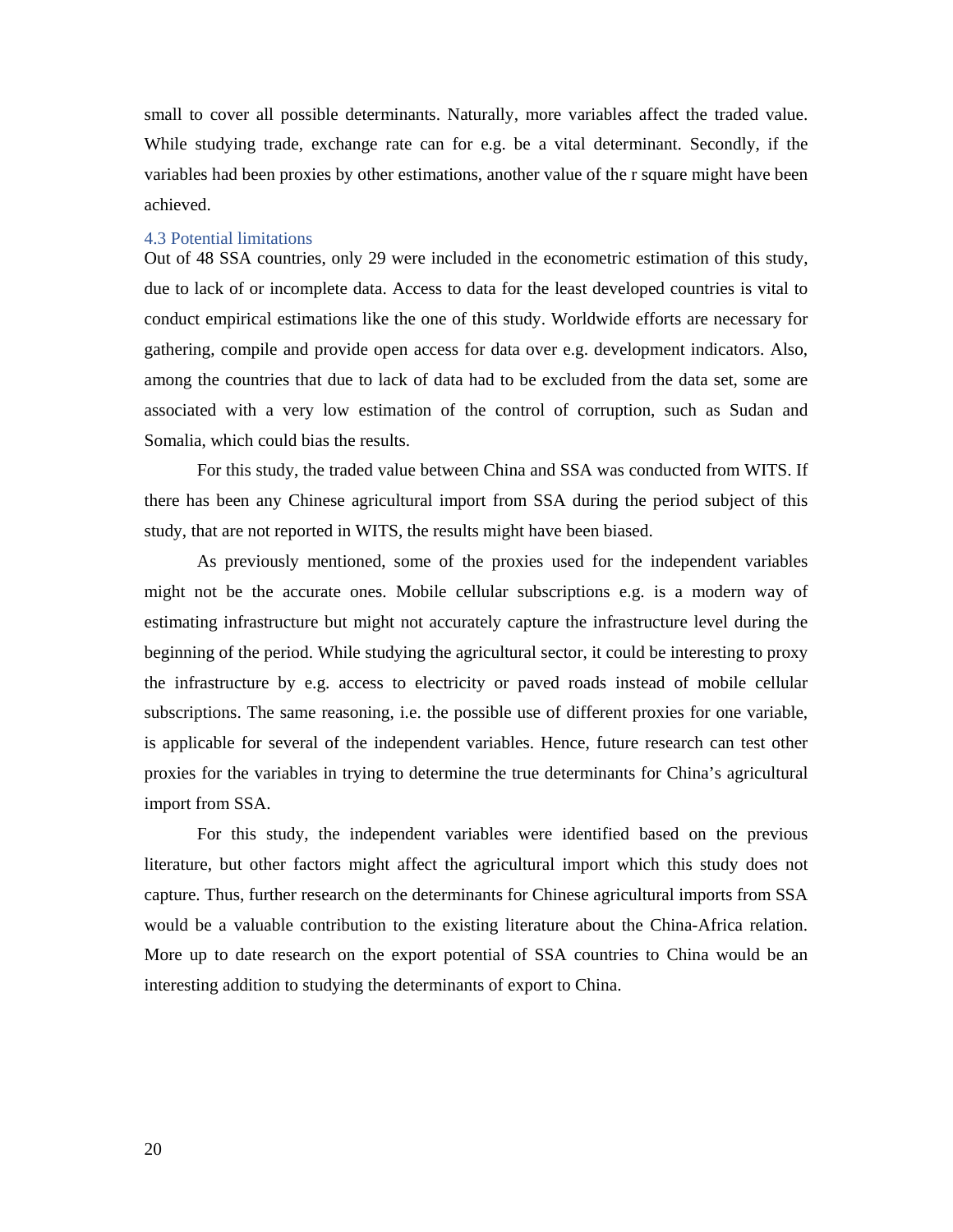# 5. Summary and Conclusion

The base for this paper is twofold, first, it assumes that trade is a vital contribution for an emerging economy's growth, and second, that trade is one of the main keys in accomplishing the Sustainable Development Goals, SDG, and especially goal number two – 'zero hunger', i.e. achieve food security. The objective of this study was to analyse the importance of certain factors determining China's import of agricultural and food commodities from SSA. This was done by using a Gravity model approach, the model is today the workhorse of applied international trade literature. To answer the research question: *What are the determinants of China's agricultural imports from Sub-Saharan African countries?* a set of variables were tested by using panel data for the period 1995 – 2014. All the independent variables are statistically significant. The results show that the GDP of China, the GDP of the SSA country and the infrastructure, the institutional quality and the natural resource endowments within the SSA country and the FOCAC are positively impacting China's agricultural import from SSA. This while the distance between Beijing and the capital of the SSA country and if the SSA country is landlocked are weakening factors for China's agricultural import. The results for some of the variables are in accordance with previous studies, while the results for some variables provide new evidence for being important in the Chinese import-decisions.

To secure the significance of the results within this study, future research should be conducted. Within this study different estimations and indicators have been used as proxies for variables to test. But in reality, institutional quality covers far more than an estimation of the control of corruption; mobile cellular subscriptions is only one way to measure infrastructure, for e.g.. Also, the r square of the empirical estimation implies that the variance of the dependent variable is explained up to 42 % by the included independent variables. Finally, only a set of 29 out of the 48 SSA countries were used in the econometric estimation. Hence, future research within this area, that might use other models and other variables, or other proxies, and that succeed to include more countries, would be an important contribution to the literature.

In the meanwhile, the results of this study can help SSA countries to attract China's agricultural importers, which can be done by e.g. improving its infrastructure or the institutional quality. While the FOCAC, used as a proxy for economic cooperation and trade arrangements, stating that the cooperation increased the traded value by 92.9% on average, it highlights the importance of trade agreements between China and SSA. With this result, SSA policy makers are encouraged to negotiate with China about entering a PTA on agricultural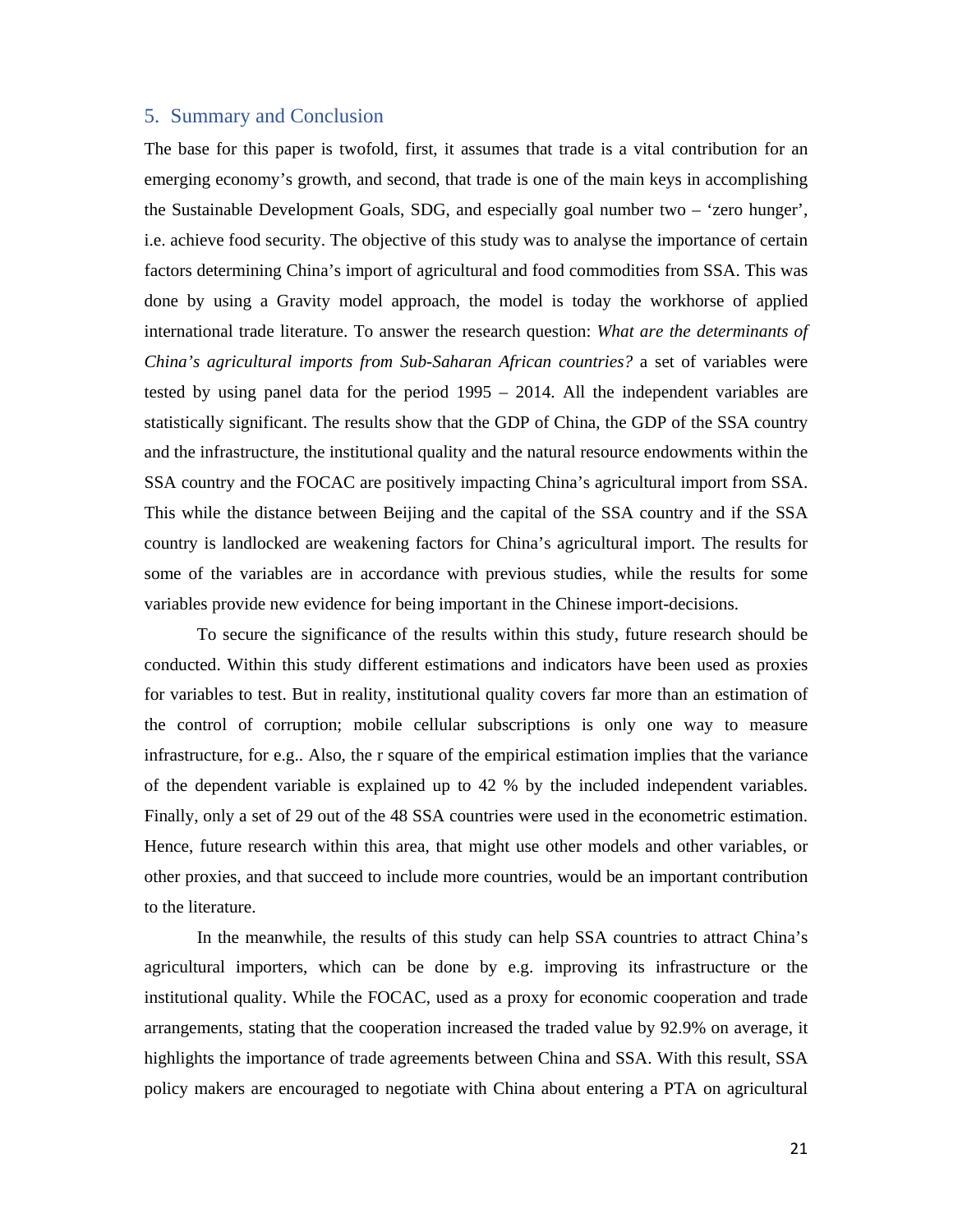and food commodities. A PTA on agricultural and food commodities would most likely increase the agricultural trade between the parties.

For the SSA countries, their agricultural export to China can be a valuable contribution to the countries' growth. The understanding of the results of this study and those of future research will hopefully contribute to a boost within the SSA countries agricultural export to China and thereby increase the countries' economic growth and food security.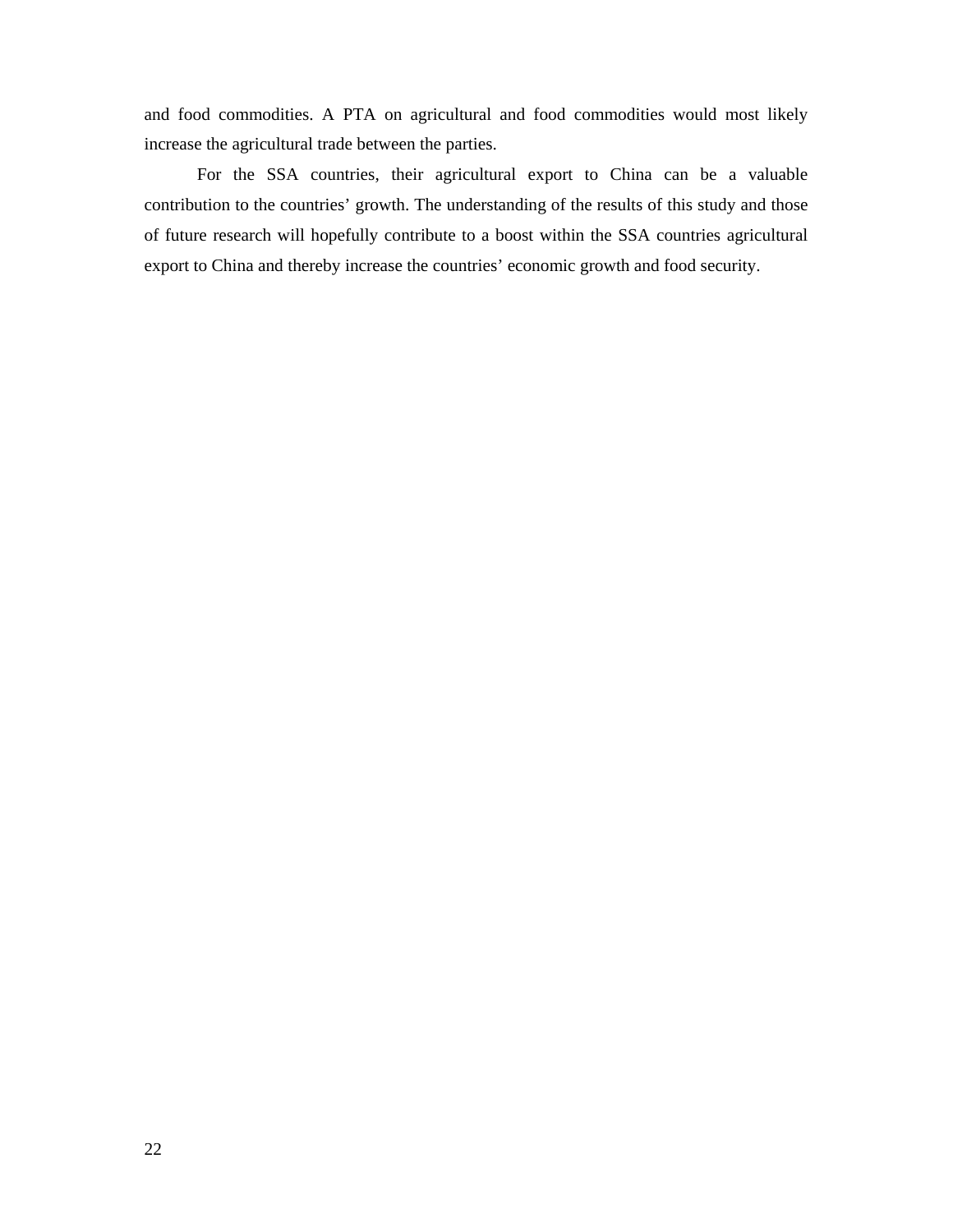# 6. References

Abdul-Hameed Abdullahi, F. (2013). An inquiry into the determinants of foreign direct investment in Nigeria. *European Scientific Journal*, vol. 9(25), pp. 293-309.

Abu Hatab, A. (2017). "Made in China": The Displacement effect of Chinese export growth on Egyptian textile exports. *Journal of Agribusiness in Developing and Emerging Economies*. (Forthcoming).

Adekunle, B. and Gitau, C.W. (2013). Illusion or reality: understanding the trade flow between China and Sub-Saharan Africa. *Journal of African Business*, vol. 14(2), pp. 117-126.

Anderson, J. (1979). A theoretical foundation for the gravity model. *American Economic Review,* vol. 69(1), pp. 106-116.

Babatunde, M.A. (2009). Export performance in Sub-Saharan Africa: An explanation. *Journal of Economic Theory,* vol. 3(3), pp. 41-52.

Bergstrand, J. H. (1985). The Gravity Equation in international trade: some microeconomic foundations and empirical evidence. *Review of Economics and Statistics*, vol. 67(3), pp. 474- 481.

Bergstrand, J. H. (1989). The generalized Gravity equation, monopolistic competition, and the factor-proportions theory in international trade. *Review of Economics and Statistics*, vol. 71(1), pp. 143-153.

Bergstrand, J. H. and Egger, P. (2007). A knowledge-and-physical-capital model of international trade, foreign direct investment, and foreign affiliates sales: Developed countries. *Journal of International Economics*, vol. 73(2), pp. 278-308.

Biggeri, M. and Sanfilippo, M. (2009) Understanding China's move into Africa: an empirical analysis. *Journal of Chinese Economic and Business Studies,* vol. 7(1), pp. 31-54.

Breivik, A-L. (2014). *Determinants of Chinese FDI in Africa: An econometric analysis.*  University of Bergen. Department of economics/master in economics.

Busse, M., Erdogan, C. and Mühlen, H. (2016). China's impact on Africa – the role of trade, FDI and aid. *Kyklos,* vol. 69(2), pp. 228-262.

Clapp, J. (2014). *Trade Liberalization and Food Security: Examining the Linkages.* Geneva: Quaker United Nations Office. Available at: http://quno.org/sites/default/files/resources/QUNO\_Food%20Security\_Clapp.pdf [Accessed 1 June 2017]

Clapp, J. (2015). *Food security and international trade – unpacking disputed narratives.* Rome: Food and Agriculture Organization of the United Nations. Available at: http://www.fao.org/3/a-i5160e.pdf [Accessed 15 April 2017]

McCormick, D. (2008). China & India as Africa's new donors: The impact of aid on development. *Review of African Political Economy,* vol. 35(115), pp. 73-92.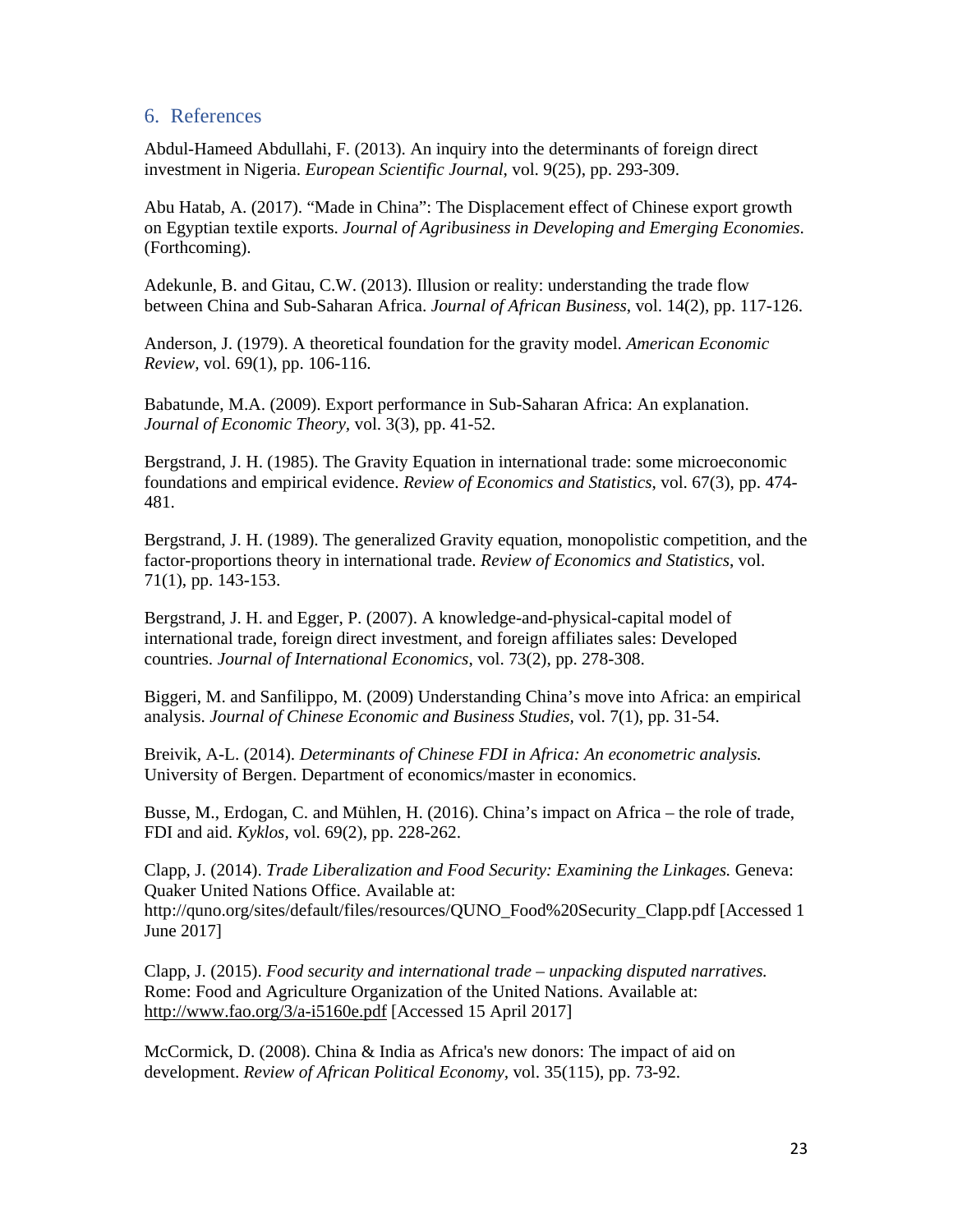Deardorff, A. (1998): Determinants of bilateral trade: Does Gravity work in a neoclassical World? in Jeffrey A. Frankel (ed), The Regionalization of the World Economy. University of Chicago Press, Chicago.

Eisenman, J. (2012). China-Africa trade patterns: causes and consequences. *Journal of Contemporary China,* vol. 21(77), pp. 793-810.

The EU (2017). *Trade and Policy.* Available at: http://ec.europa.eu/trade/policy/ [Accessed 20 April 2017]

The FAO (2006). *Food Security.* Policy brief. Available at: http://www.fao.org/forestry/13128-0e6f36f27e0091055bec28ebe830f46b3.pdf [Accessed 10 April 2017]

The FAO (2015). *The State of Agricultural Commodity Markets 2015-2016 (SOCO).* [Video] Available at: https://www.youtube.com/watch?v=r3nkcLdZT5o [Accessed 12 May 2017]

The FAO (2016). *How does Agricultural Trade Impact Food Security?* Policy brief. Available at: http://www.fao.org/3/a-i5738e.pdf [Accessed 10 April 2017]

Farsund, A., Daugbjerg, C. and Langhelle, O. (2015). Food security and trade: reconciling discourses in the Food and Agriculture Organization and the World Trade Organization. *Food Security,* vol. 7(2), pp. 383-391.

Forum on China-Africa Cooperation. The 2nd Ministerial Conference. Available at: http://www.focac.org/eng/ltda/dejbzjhy/CI22009/ [Accessed 10 May 2017]

De Grauwe, P., Houssa, R. and Piccillo, G. (2012). African trade dynamics: is China a different trading partner? *Journal of Chinese Economic and Business Studies*, vol. 10(1), pp. 14-45.

Head, K. and Ries, J. (2008). FDI as an outcome of the market for corporate control: Theory and evidence. *Journal of International Economics*, vol. 74(1), pp. 2-20.

Helpman, E. (1987). Imperfect competition and international trade: Evidence from fourteen industrial countries. *Journal of the Japanese and International Economies,* vol. 1(1), pp. 62- 81.

Hoarau, J-F. and Didier, L. (2014). Determinants of bilateral trade between BRICs and Sub-Saharan Africa: What the gravity model tells us? *5th Euro-African Conference in Finance and Economics*. Agadir, Morocco, April 4. Available at: http://cerdi.org/uploads/sfCmsContent/html/437/Didier.pdf [Accessed 25 April 2017]

Hu, S. and van Marrewijk, C. (2013). *An empirical analysis of the Africa-China trade puzzle: the role of China's trade policies.* Draft. Utrecht University School of Economics and Tjalling C. Koopmans Research Institute.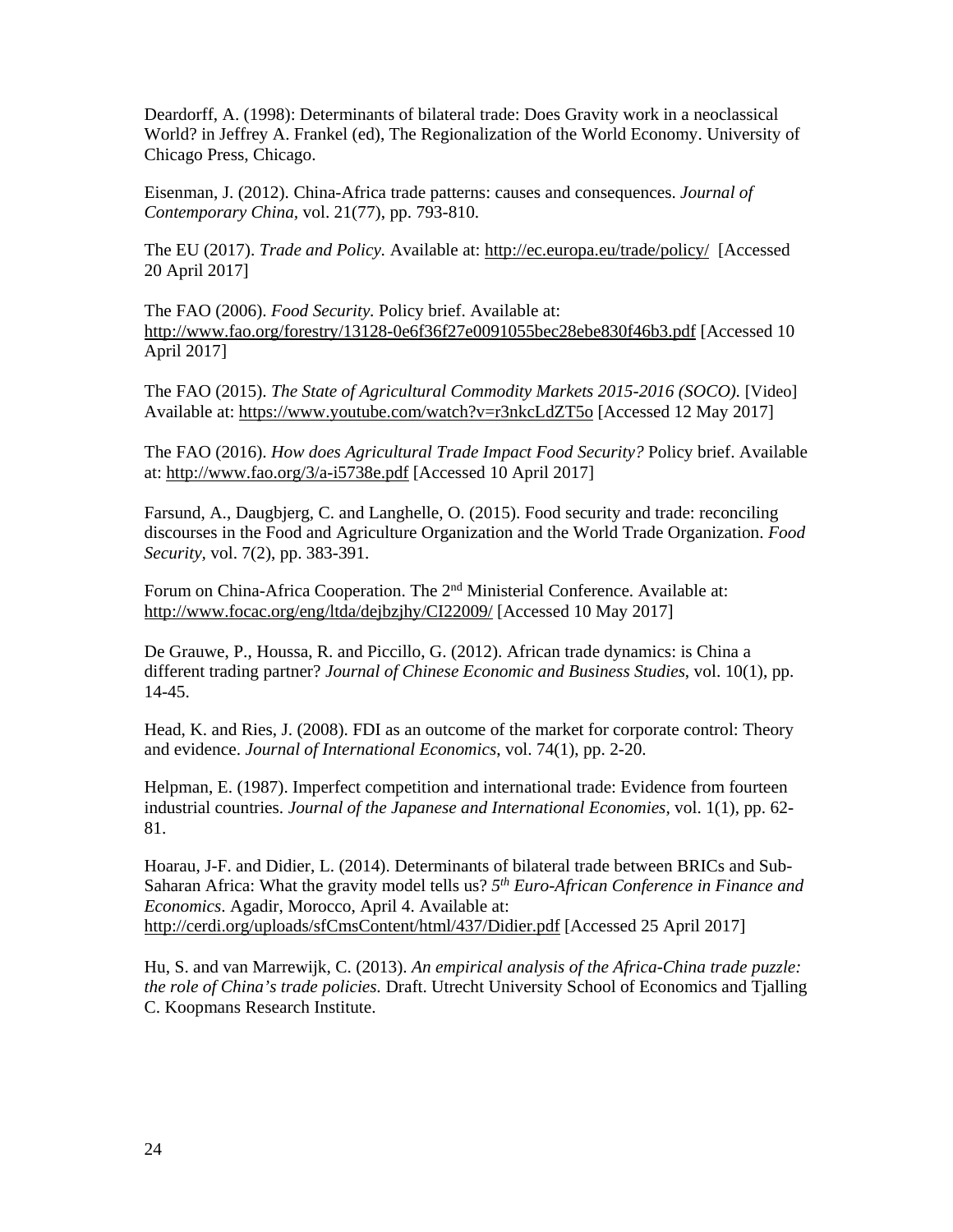Idsardi, E. (2010). The Determinants of Agricultural Export Growth in South Africa. *48th Agricultural Economists Association of South Africa (AEASA) Conference.* Cape Town, South Africa, September 19-23. Available:

http://ageconsearch.umn.edu/record/96639/files/185.%20Determinants%20of%20export%20g rowth.pdf [2017-04-15]

Jordaan, A. C. and Eita, J. H. (2012). Determinants of South Africa's exports of leather products. *Agrekon,* vol. 51(2), pp. 38-52.

Kaufmann, D., Kraay, A. and Mastruzzi, M. (2010). *The Worldwide Governance Indicators: A Summary of Methodology, Data and Analytical Issues.* Working paper no. 5430, World Bank Policy Research.

Kimura, F. and Lee, H.H. (2006). The gravity equation in international trade in services. *Review of World Economics*, vol. 142, pp. 92-121.

Kolstad, I. and Wiig, A. (2011). Better the devil you know? Chinese foreign direct investment in Africa. *Journal of African Business,* vol. 12(1), pp. 31-50.

Lei Sun, H. (2011). *Understanding China's Agricultural Investments in Africa.* South African Institute of International Affairs. 102.

Limão, N. and Venables, A. (2001). Infrastructure, Geographical Disadvantage and Transport Costs. *World Bank Economic Review*, vol. 15(3), pp. 451-479.

Martinez-Zarzoso, I. (2003). Gravity model: An application to trade between regional blocs. *Atlantic Economic Journal,* vol. 31(2), pp. 174-187.

Méon, P. and Sekkat, K. (2006). *Institutional Quality and Trade: Which Institutions? Which Trade?.* Document De Travail Working Paper No.06, University of Brussels, Belgium.

Pöyhönen, P. (1963). A tentative model for the volume of trade between countries. *Weltwirtschaftliches Archiv,* vol. 90, pp. 93-99.

Ravenstein, E.G. (1889). The laws of migration. *Journal of the Royal Statistical Society,* vol. 52(2), pp. 241-305.

Ross, A. G. (2015). An empirical analysis of Chinese outward foreign direct investment in Africa. *Journal of Chinese Economic and Foreign Trade Studies*, vol. 8(1), pp. 4-19.

Sanfilippo, M. (2010). Chinese FDI to Africa: What is the nexus with foreign Economic Cooperation? *African Development Review*, vol. 22(1), pp. 599-614.

Sarker, R. and Surry, Y. (2006). Product differentiation and trade in agri-food products: Taking stock and looking forward. *Journal of International trade and Development,* vol 2(2), pp. 39-78.

Shepherd, B. (2012). *The Gravity Model of International Trade: A User Guide.* Thailand: United Nations ESCAP.

Stock, J.H. and Watson, M. (2015). *Introduction to Econometrics.* 3rd edition. Harlow: Pearson Education Limited.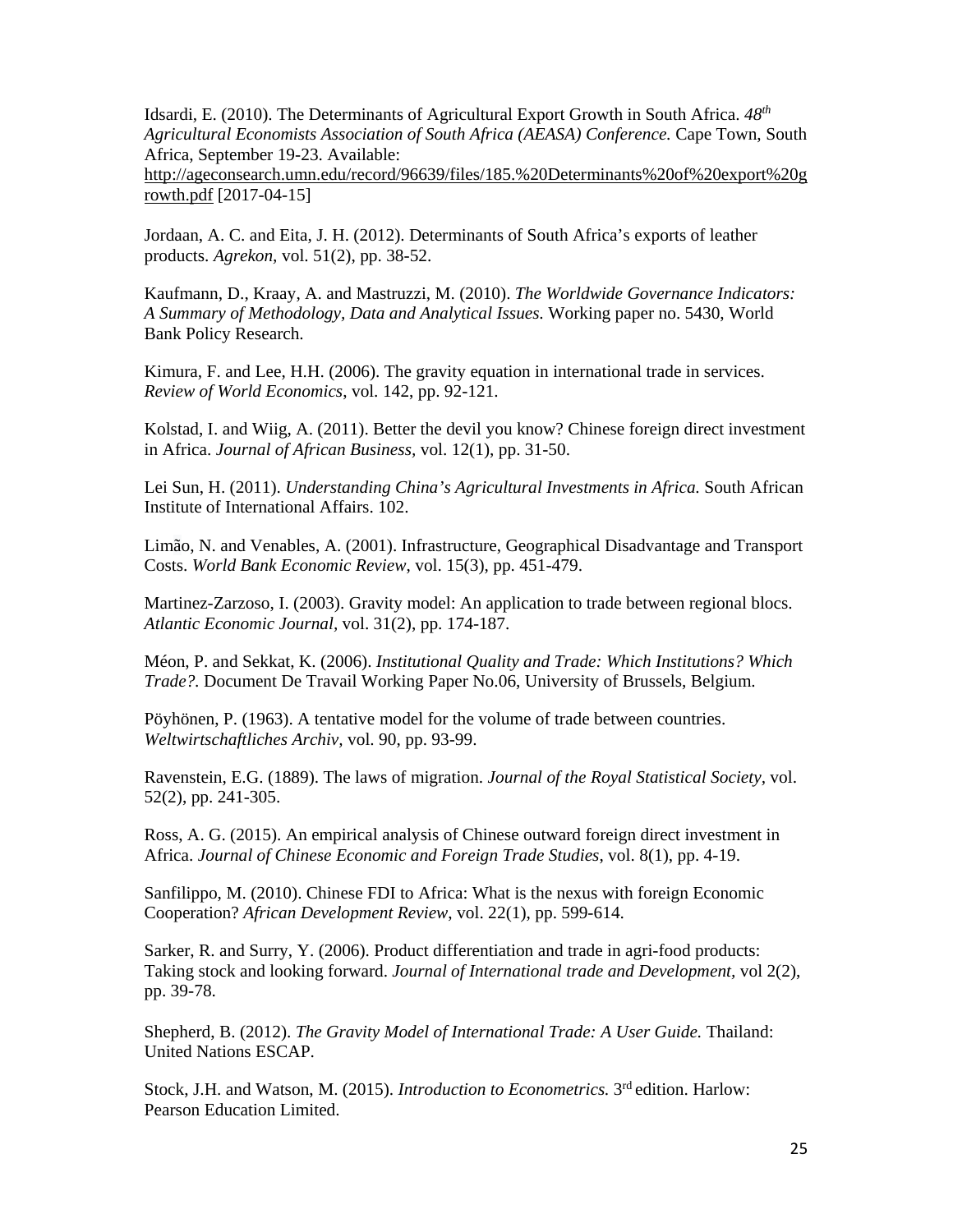Tesfaye, E. (2014). Determinants of agricultural export in Sub-Saharan Africa: Evidence from Panel study. *American Journal of Trade and Policy*, vol. 1(3), pp. 62-70.

Tinbergen, J. (1962). *Shaping the World Economy: Suggestions for an International Economic Policy.* New York: The Twentieth Century Fund.

W. Koo, W. and Lynn Kennedy, P. (2005). *International Trade and Agriculture.* Cornwall: Blackwell Publishing.

Zhang, H., Xie J. and Zheng J. (2010). Determinants and Potential of China – Africa Agricultural Trade: An Empirical Study Based on Gravity Model. *17th International Conference on Management Science & Engineering.* Melbourne, Australia, November 24-26. Available at: http://icmse.intl.hit.edu.cn/icmseen/ch/reader/create\_pdf.aspx?file\_no=L2010050109&year\_i d=2010&quarter\_id=2010&falg=1 [Accessed 15 April 2017]

Zhang, J., Wei, W. X. and Liu, Z. (2013). Strategic entry and determinants of Chinese private enterprises into Africa. *Journal of African Business,* vol. 14(2), pp. 96-105.

Zheng, C. (2016). China debates the non-interference principle. *The Chinese Journal of International Politics,* vol. 9(3), pp. 349-374.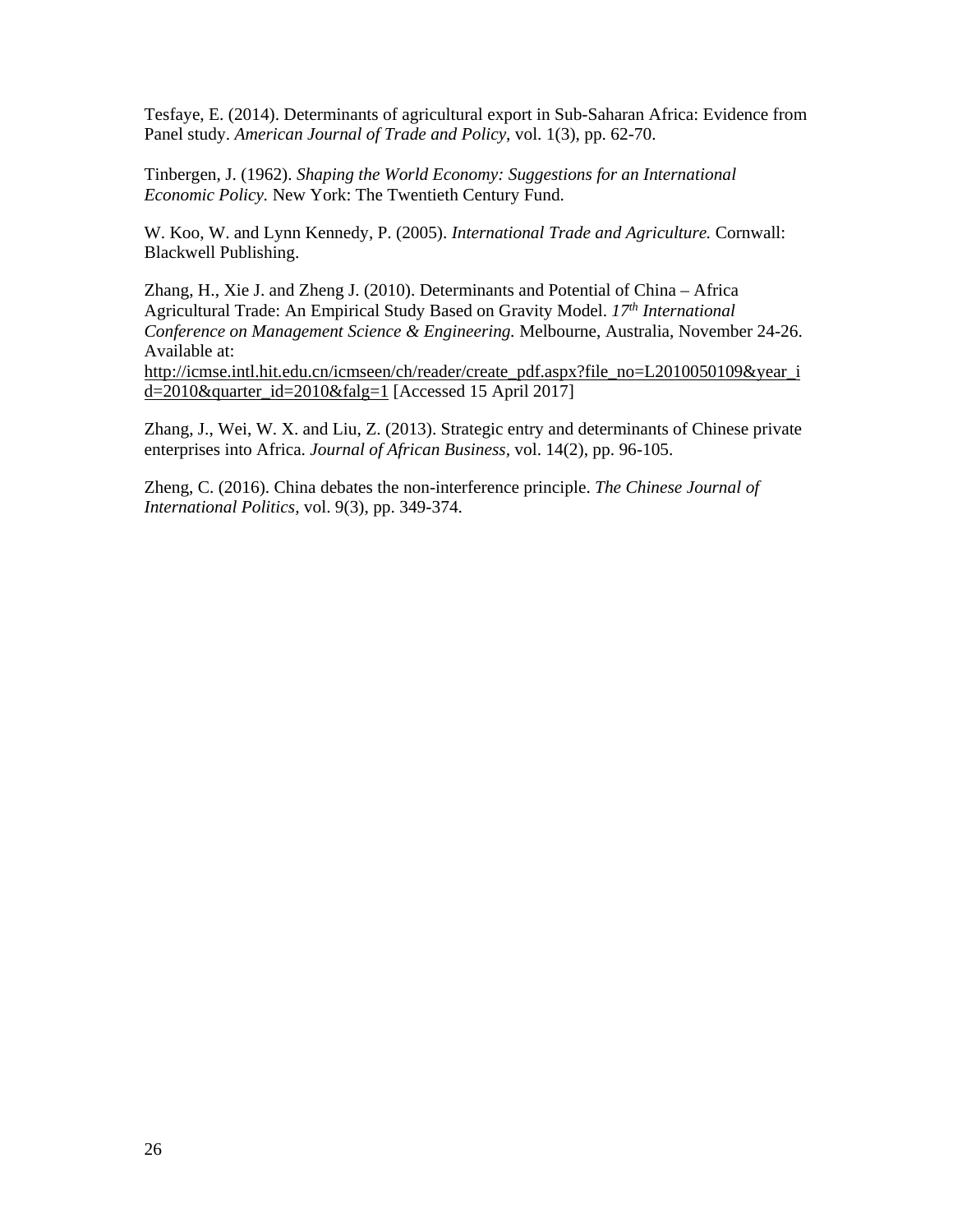# Appendix

# Appendix I: SSA countries

**Table 3.** A list of, by the World Bank defined, Sub-Saharan African countries, and which are included in the empirical estimation. 29 out of 48 countries are included.

| SSA countries according to the | <b>Included</b><br>in<br>the<br>econometric |
|--------------------------------|---------------------------------------------|
| <b>WB</b>                      | estimation                                  |
| Angola                         | <b>YES</b>                                  |
| Benin                          | <b>YES</b>                                  |
| <b>Botswana</b>                | NO <sub>1</sub>                             |
| <b>Burkina Faso</b>            | <b>YES</b>                                  |
| Burundi                        | NO <sub>1</sub>                             |
| Cabo Verde                     | NO <sub>1</sub>                             |
| Cameroon                       | <b>YES</b>                                  |
| Central African Republic       | <b>YES</b>                                  |
| Chad                           | <b>YES</b>                                  |
| Comoros                        | NO <sub>1</sub>                             |
| Congo, Dem. Rep.               | <b>YES</b>                                  |
| Congo, Rep.                    | <b>YES</b>                                  |
| Côte d'Ivoire                  | <b>YES</b>                                  |
| <b>Equatorial Guinea</b>       | NO <sub>1</sub>                             |
| Eritrea                        | NO <sub>1</sub>                             |
| Ethiopia                       | <b>YES</b>                                  |
| Gabon                          | <b>YES</b>                                  |
| Gambia                         | NO <sub>1</sub>                             |
| Ghana                          | <b>YES</b>                                  |
| Guinea                         | <b>YES</b>                                  |
| Guinea-Bissau                  | NO <sub></sub>                              |
| Kenya                          | <b>YES</b>                                  |
| Lesotho                        | NO                                          |
| Liberia                        | <b>YES</b>                                  |
| Madagascar                     | <b>YES</b>                                  |
| Malawi                         | <b>YES</b>                                  |
| Mali                           | <b>YES</b>                                  |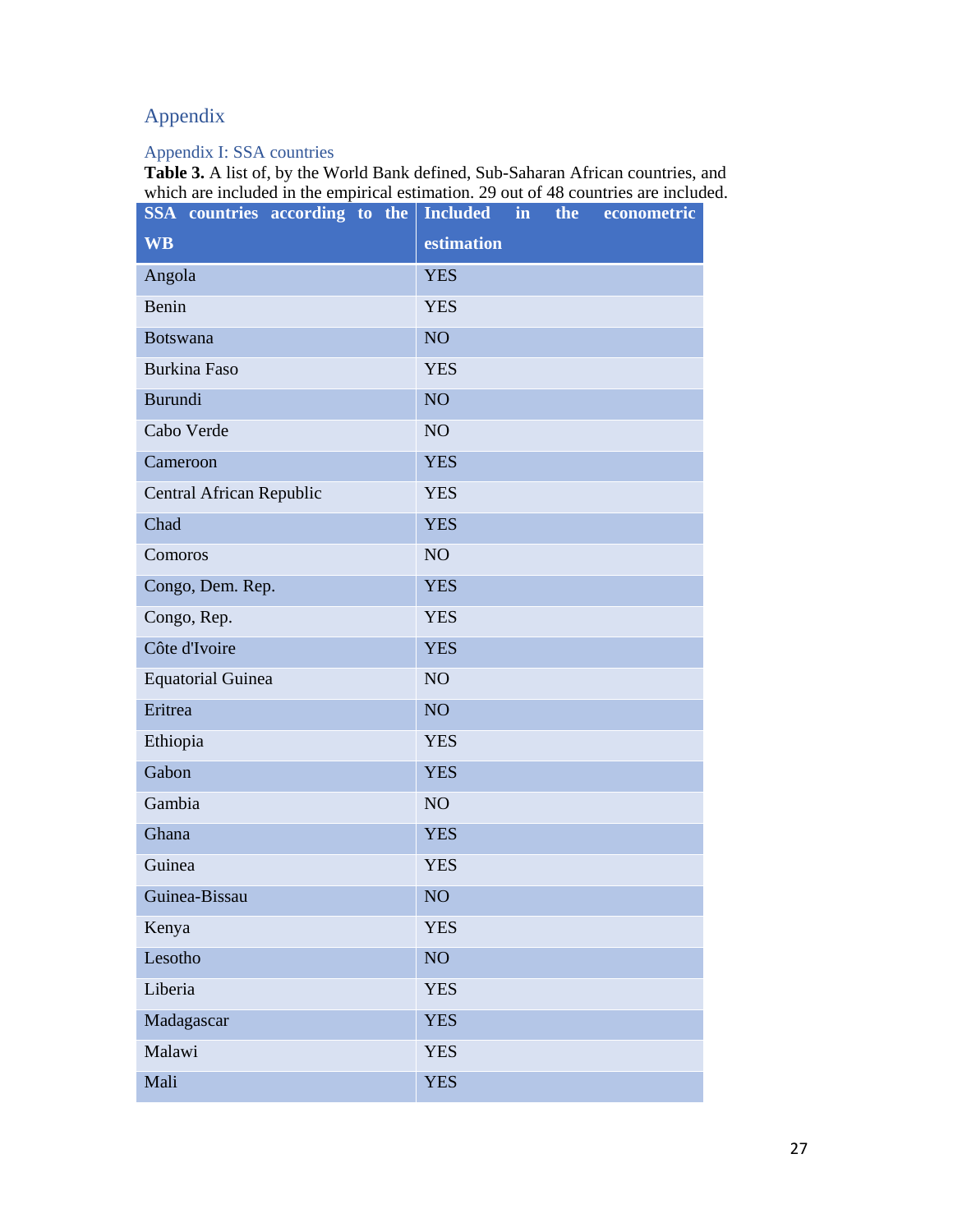| Mauritania            | <b>YES</b>      |
|-----------------------|-----------------|
| Mauritius             | <b>YES</b>      |
| Mozambique            | <b>YES</b>      |
| Namibia               | <b>YES</b>      |
| Niger                 | NO <sub>1</sub> |
| Nigeria               | <b>YES</b>      |
| Rwanda                | NO <sub>1</sub> |
| Sao Tome and Principe | NO <sub>1</sub> |
| Senegal               | <b>YES</b>      |
| Seychelles            | <b>NO</b>       |
| Sierra Leone          | NO <sub>1</sub> |
| Somalia               | <b>NO</b>       |
| South Africa          | <b>YES</b>      |
| <b>South Sudan</b>    | <b>NO</b>       |
| Sudan                 | NO <sub>1</sub> |
| Swaziland             | <b>NO</b>       |
| Tanzania              | <b>YES</b>      |
| Togolese              | <b>YES</b>      |
| Uganda                | <b>YES</b>      |
| Zambia                | <b>YES</b>      |
| Zimbabwe              | NO <sub>1</sub> |